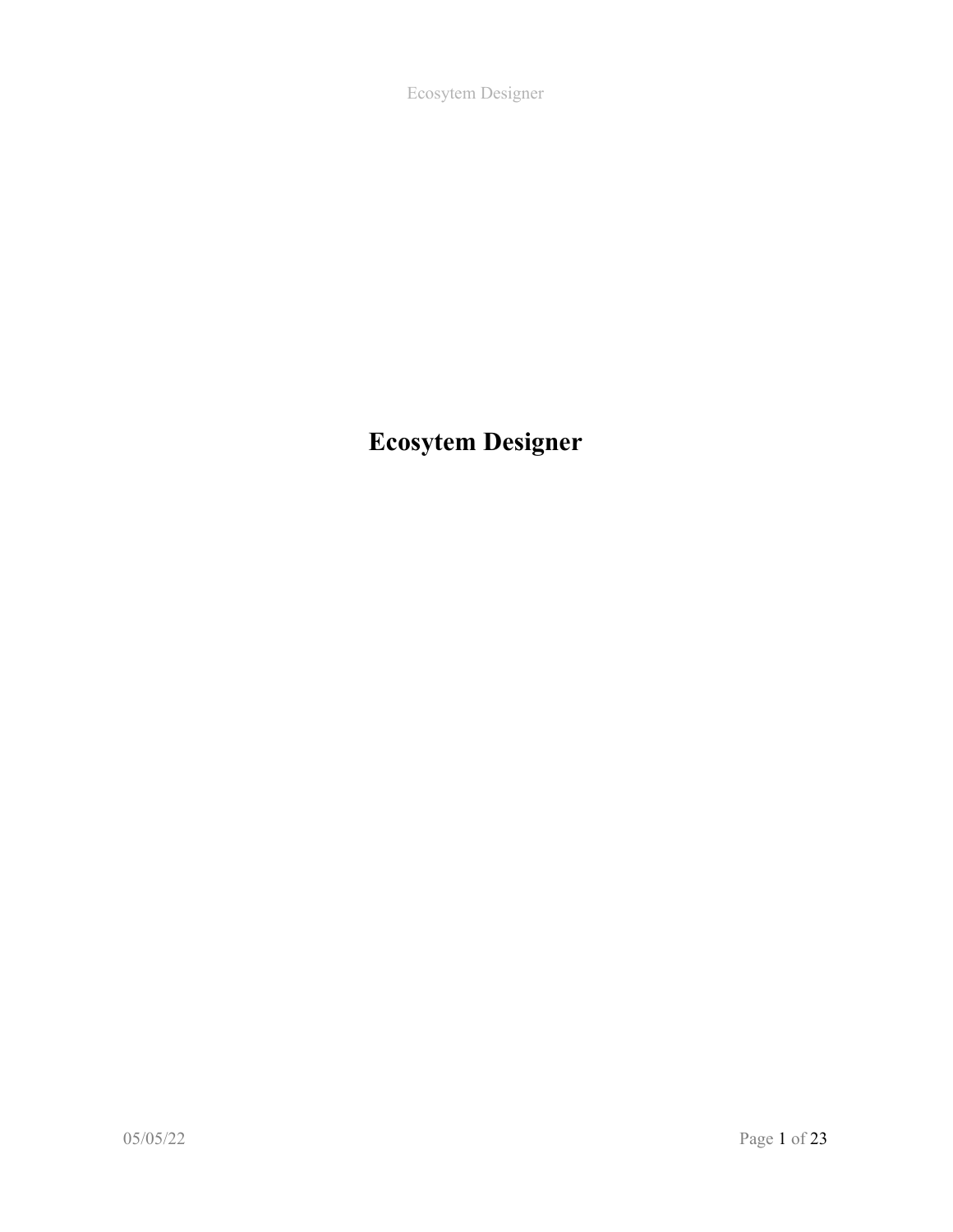[music]

0:00:05.4 Announcer: From the Washington DC chapter of the Project Management Institute, this is PM Point of View, the podcast that looks at project management from all the angles. Here is your host, Kendall Lott.

0:00:15.4 Kendall Lott: Spring Breaks, red buds, Bud, podcasters be casting their pod's knowledge. Welcome PMs to another episode of PM Point of View, elevating the conversation. Cohost Kendall Lott here. Back in the saddle in my home office in Virginia seeking enlightened conversations and bringing them to you with co-host, Mike Hannan. Mike, where are you today and what's the good word?

0:00:36.1 Mike Hannan: Salt City, Utah, gearing up for my first trip to Dinosaur Valley National Monument where all the fossils are just visible from the cliff side. [chuckle]

**0:00:42.8 KL:** Yeah, have you stumbled over any recent consulting conundrums in the world of project management and thereof?

0:00:48.0 MH: Yeah, one interesting one actually. I learned it the hard way, when clients tell you, they actually want to let them lead and to meet them where they are and not do their push-ups for them, they're sometimes lying.

[laughter]

0:01:04.9 KL: All I can think when you started that sentence was, they're lying, they're lying, they're lying, they're lying.

[laughter]

0:01:08.9 KL: Well, let's be clear, are they wrong or they're lying, the difference being motivation?

0:01:13.4 MH: Let's just say, I got sold a bill of goods on how motivated they supposedly were the first off ramp, they saw they took it.

0:01:20.7 KL: Well, sometimes we ought to have a guest on here who can talk to us about being a client or the psychology of clients. There's a guy I follow on a blog on management consulting who seems to understand how clients work and as he says, "It's never about you, it's always about them," and that's a whole bundle of magic when you say that. So there's an interesting concept in there. So, anyway, speaking about being successful with clients, we have a consultant who's successful with clients or potatoes, I'm not sure, that'll make sense in a few minutes here. We have with us today, Matt Barcum, guest recommendation from Charles Landon. So, Matt comes to us from Ohio with an interesting background that wandered from DevOps into PM to product management, but always with the valence of organizational design wrapped around everything. Of course, he's also into doing and teaching raised dirt farming now, because that's what you do when you're a product management guy. Hello, Matt, how are you doing?

0:02:14.3 Matt Barcum: Hey, doing great.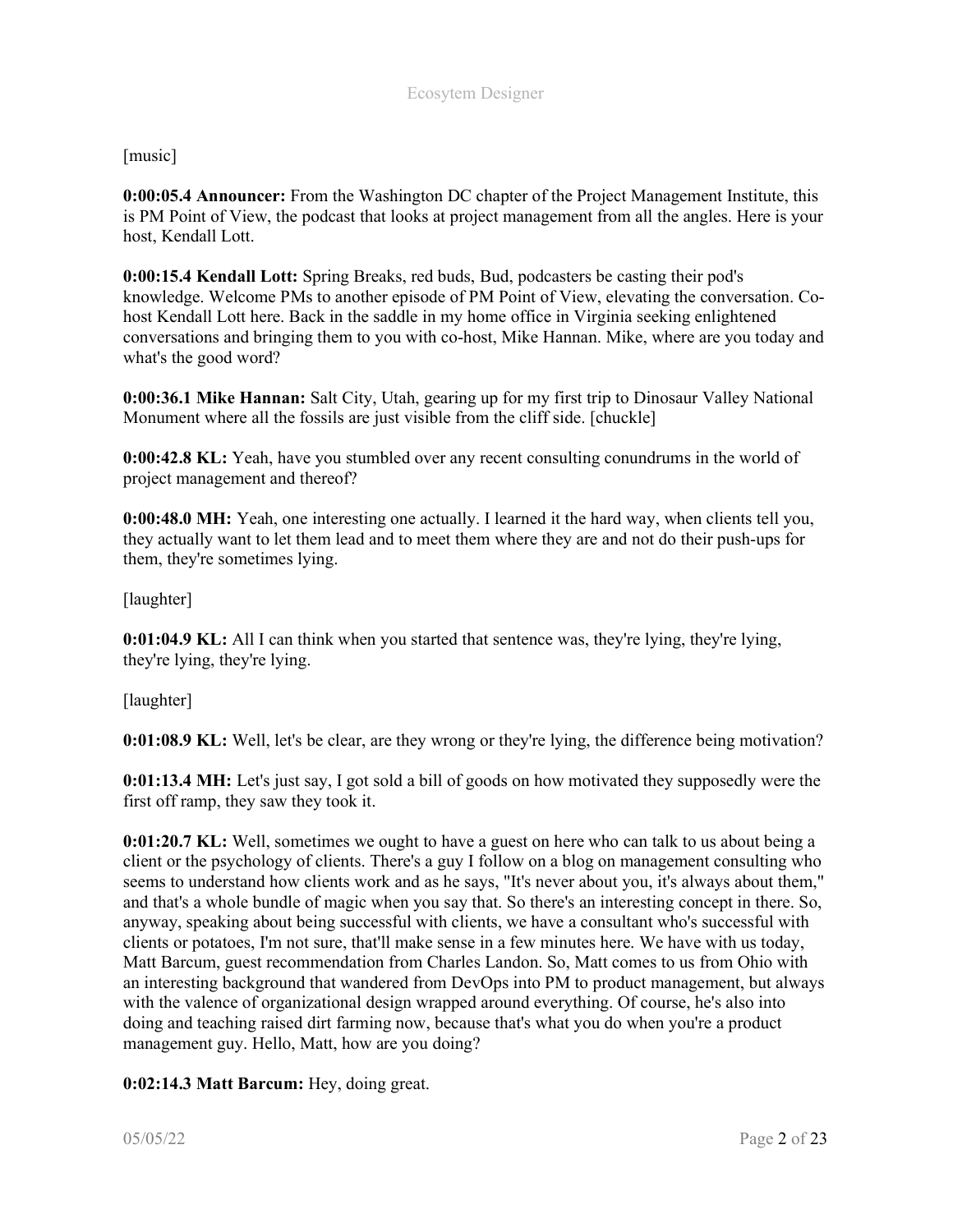0:02:14.9 KL: Where are you calling in from? Are you actually in Ohio right now?

0:02:17.4 MB: I'm in Ohio, I'm just outside of Cleveland, also known as southern Toronto. Sorry.

0:02:25.5 KL: I did mention the raised dirt farming there, please tell us what's going on there. The man is raising potatoes for a year, he's got a product goal here, which is to grow enough potatoes to feed his family for a year.

0:02:34.6 MB: It's important to have a product goal, so yeah, actually... So we bought this place, we run a... So we got about 20 acres, we run a horse stables and riding earning. We've got about 20 horses with us now, and we always like to say like, from the bottoms of your horses to the bottoms of our hearts, we thank all of our borders for our aged manure, for our vegetables. But yeah, we do some permaculture stuff, so we have... What we've been focused on mostly is closed loop systems for growing all the vegetables, our family of four eats in a year, so we've covered greens, tomatoes, we had onions last year, and this year is the great potato experiment. So, if it goes wrong, we'll have a lot of batteries for clocks.

0:03:15.0 KL: That's sticking the electrodes in the potato tip. [laughter]

0:03:18.9 MB: Yeah. They don't move around as much as chickens. But in terms of chicken, they...

0:03:22.1 KL: But Mike's kind of tracking...

0:03:23.3 MB: Mike's tracking with you, he's got his club of the most expensive and fancy oils delivered to his house to feed his family for a year, so yeah, you guys are just similar.

0:03:31.7 MH: And that's like the opposite end of the spectrum on sustainability. That's like the one thing I treat myself to, even with all my electric vehicle passions and solar panel systems, everything. I fly really good olive oil in from all over the world, fresh from the harvest and only feel a little bit guilty about it.

0:03:49.6 KL: Do you need any glass bottles, Matt? He's got a lot.

0:03:54.2 MB: We can make some chilli oil together, maybe there's a partnership in the future.

0:03:56.2 KL: Well, so speaking of intersections and partnership, hey Matt, when we talked before, product management and your whole issue around our interest in organizational design, what has put those two together for you in your mind?

0:04:07.1 MB: There was a problem and then we'll solve it. I guess what got me into the org design stuff was just change. I guess, maybe just change management in general, but through the lens of, whether it was engineering and improving those things or development practices, and then stumbling and bumbling my way into a project and then product eventually, trying to help... Just trying to get those things going in larger and larger companies and realizing that there's lots of things that can be changed, but almost nothing was taking... Even places that were saying they were taking a true whole systems approach and was never really were. And so, I was chatting with a buddy of mine and he said, "Hey, the stuff that you're into is called social systems design and at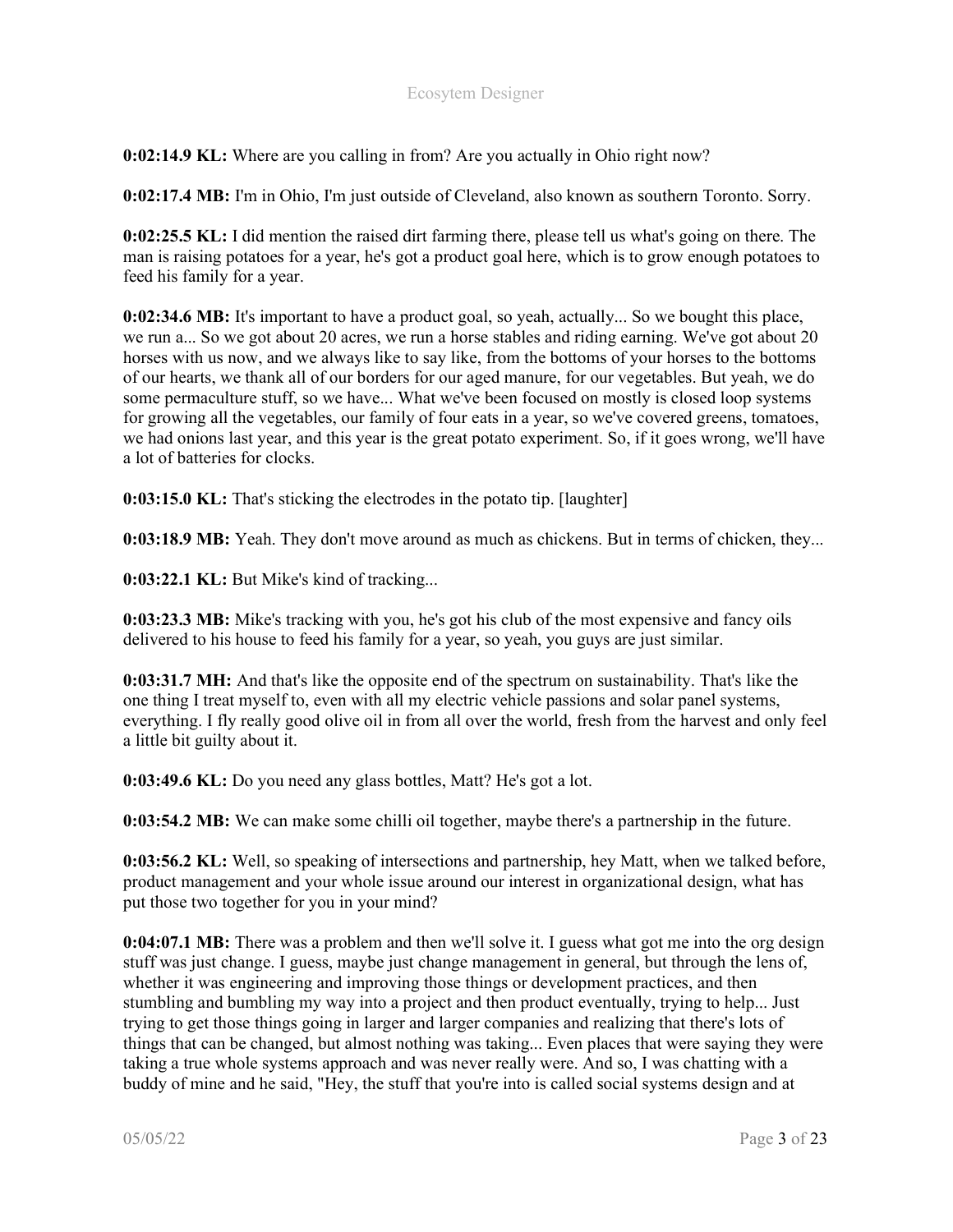companies that's called organization design."

0:04:48.5 MB: And I'm like, "Oh my Lord, this is an amazing thing." So I kinda bumped into something called the Galbraith model, J. Galbraith's star model. I like it 'cause it's simple. McKenzie has one, which is some number of S's, six or seven or something. But yeah, I like it, because it's a nice way of thinking about all the interconnected major pieces of an organization when you're trying to enact change, you're trying to help companies become more product-oriented or change how they're doing things to improve the flow of their product delivery, it just kinda fits.

0:05:19.2 KL: That seem to me that when you said it, I thought was interesting, 'cause I looked at organizational design as, it generally is something you have to do, or... It exists whether you choose to manage it or not, right? It platonically exists, there are some design in organization, but you hit at it from the idea of getting people to be more product-centric or a product management-centric, was kinda thing, as a way of designing it to allow that functionality to happen it sounded like. Was that what you were faced with, organization is not able to see their product lifecycle or their product management capacity, therefore, they needed to do change and therefore you found a model to help them direct them through that?

0:05:55.2 MB: Yes, I like companies that are trying to become more product-centric, only because most companies sell products or they sell services or both. And so, it makes sense to orient your company around the things you sell, because those are your market-facing value streams, and of course, the bigger you are, there's more complexity, sometimes those things are interconnected, adjacent, you've got cross-cutting concerns, constraints, all that stuff's great. But it makes sense to think about your products as the thing to center your value flow around your company. So getting people to change, especially if they were... If they're trying to become more product-oriented, I had found that a lot of times companies are more sales-oriented or sales-driven, o more technologydriven or project-driven, and those are all fine things too, it's just they all... Especially when you take any of those things and you turn them into your company's operating model, I think those things then can sometimes rub a product-oriented operating model the wrong way. Meaning, you can just cause extra friction and probably the worst thing any company can do is try to have multiple operating models, 'cause you should be one thing.

0:06:57.5 MH: What I'm hearing there a lot... And tell me if I'm tracking, Matt, is there's so much focus, I think even in some very successful companies, or companies that we would regard as high performers, on the cost side of the equation. So, even saying like, what's the most efficient team design? Doesn't... That's talking about efficiency for internal... How we manage internal resources, it's not... Studies didn't even mention the outcome and the value we might get from that outcome. And so, even when you say product, you know, product orientation or product-centric teams, that starts to hint at something you might actually sell and get value from. But even there, I think, so much of the sort of product team orientation, especially coming out of the Agile and Lean communities the last decade or so, is all around this sort of efficiency, what's the most efficient team size to make communication easier? What's the most efficient self-management approach or even employee to boss ratio or all that sorta stuff? And again, that's all on the... I call it the input side, not on the outcome side. Do you think that makes sense?

0:08:03.3 MB: They're not even outputs, they're only inputs for sure.

0:08:06.2 MH: And why not organize organizations or design organizations for the desired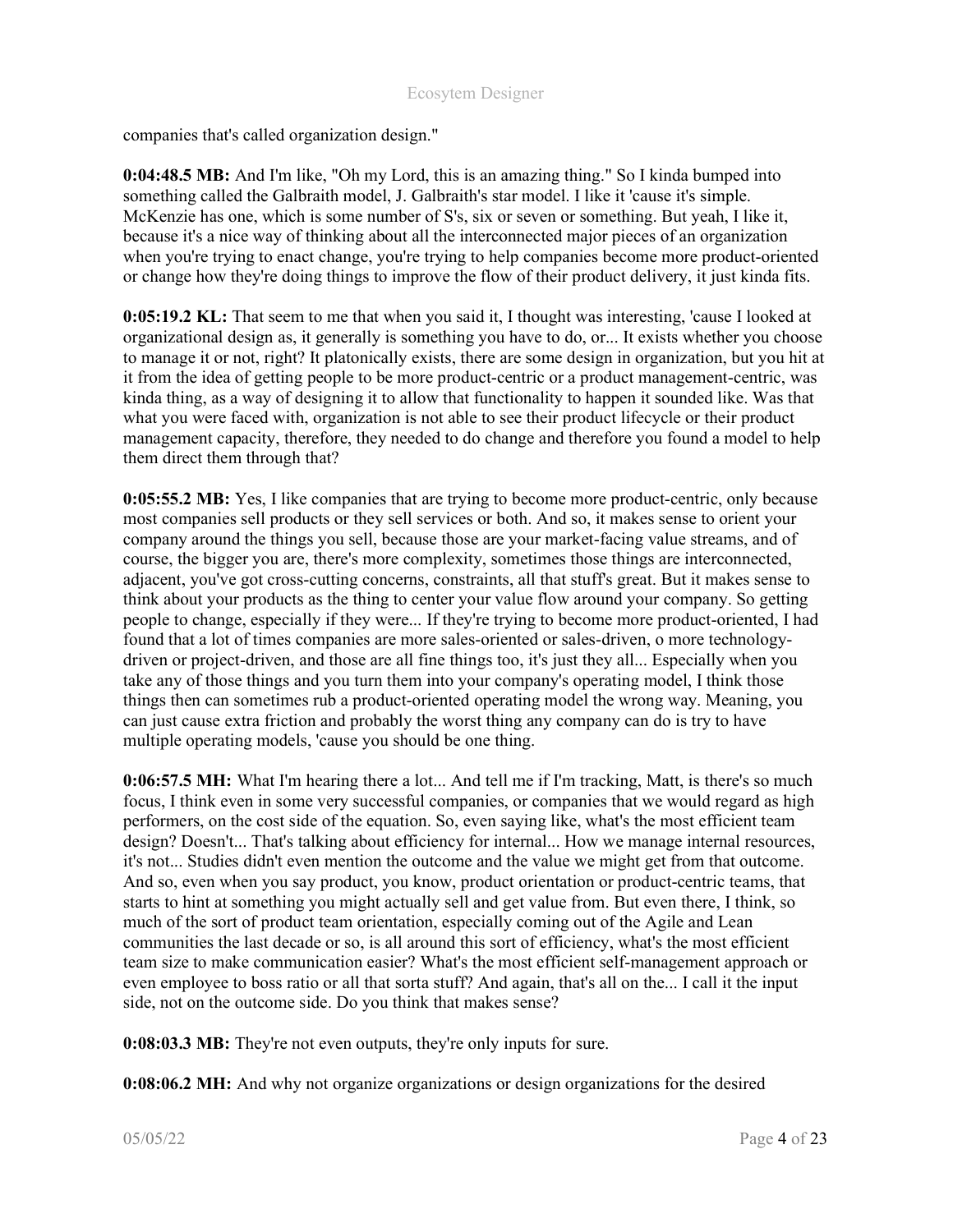outcome they want?

0:08:12.9 MB: My real answer is, because organizations exist to stroke the ego of a few people, that's what they're trying to achieve. That's pretty cynical, but maybe maybe a little truth-y.

0:08:24.1 MH: I'm sure you've come across genuine servant leaders that place the needs of the organization above them... You know, their own needs.

0:08:31.5 MB: Always for sure.

0:08:33.1 MH: [chuckle] Not even one.

0:08:35.0 MB: Even this idea that business exists to produce, I mean, sure, maybe they exist to produce profit, and maybe that's what the investors or their shareholders or whoever want, and I'm fine with that, like, people should get back their investment, but the reality is that's like, about as myopic as saying a forest produced wood. Well, I think companies exist for a lot of reasons, organizing around product, I think has become... I don't know, I think it's almost become an interesting shorthand for a lot of things, because when you look at what product tends to me now, in the software space, sort of the Agile space, although I might say some of the Agile space had to be drove along kicking and screaming move towards products. You know, I think... Yeah. It's just been...

0:09:15.9 KL: Now they make it sound like they invented it.

0:09:19.2 MB: Right, well, 'cause it's got sucked into safe, so it's clearly part of it now.

0:09:23.4 MH: Well, what about the claim that Agile actually only work... That its real purpose and its real value is in the idea of something that's more innovative or startup, and that it should never have been taken to the level of safe or in fact shouldn't be used laterally to other ideas?

0:09:37.4 MB: I think that's just ridiculous. I think trying to figure out where Agile is, reasons a good fit. I mean, Agile... At the end of the day, Agile is a sensing mechanism to some extent. There's lots of practices about how to do for this thing from like, Continuous Deployment, Release testing, sprints, flow, all that stuff. Those are all methods and practices, and that's all great stuff, but anything that's about incremental and iterative is about risk reduction, it's about trying to... You don't know exactly where you're going, and so you wanna take smaller steps because you need to be able to adjust course as you bump into things. I think whether or not something is a good fit, like, it's too much on a put... A certain kinda peg in a certain kinda hole. Does it make sense to do for start-ups? Probably, but what if for whatever reason you started up a business where you had absolute certainty? Well, then Agile wouldn't make sense for that startup because you have absolute certainty.

0:10:24.2 MB: And what if you're doing ERP implementation, a standard ER... I'm not even sure that exists, but let's assume, they tell you it exists and they try to sell you standard ERP implementations, in theory, ERPs do a constrained and confine thing. So there should be less uncertainty in that, so I think it's fine. And I think then we pull from manufacturing and we like to beat up construction, but it's not like those things are riddled with certainty either. Like, if anybody's ever...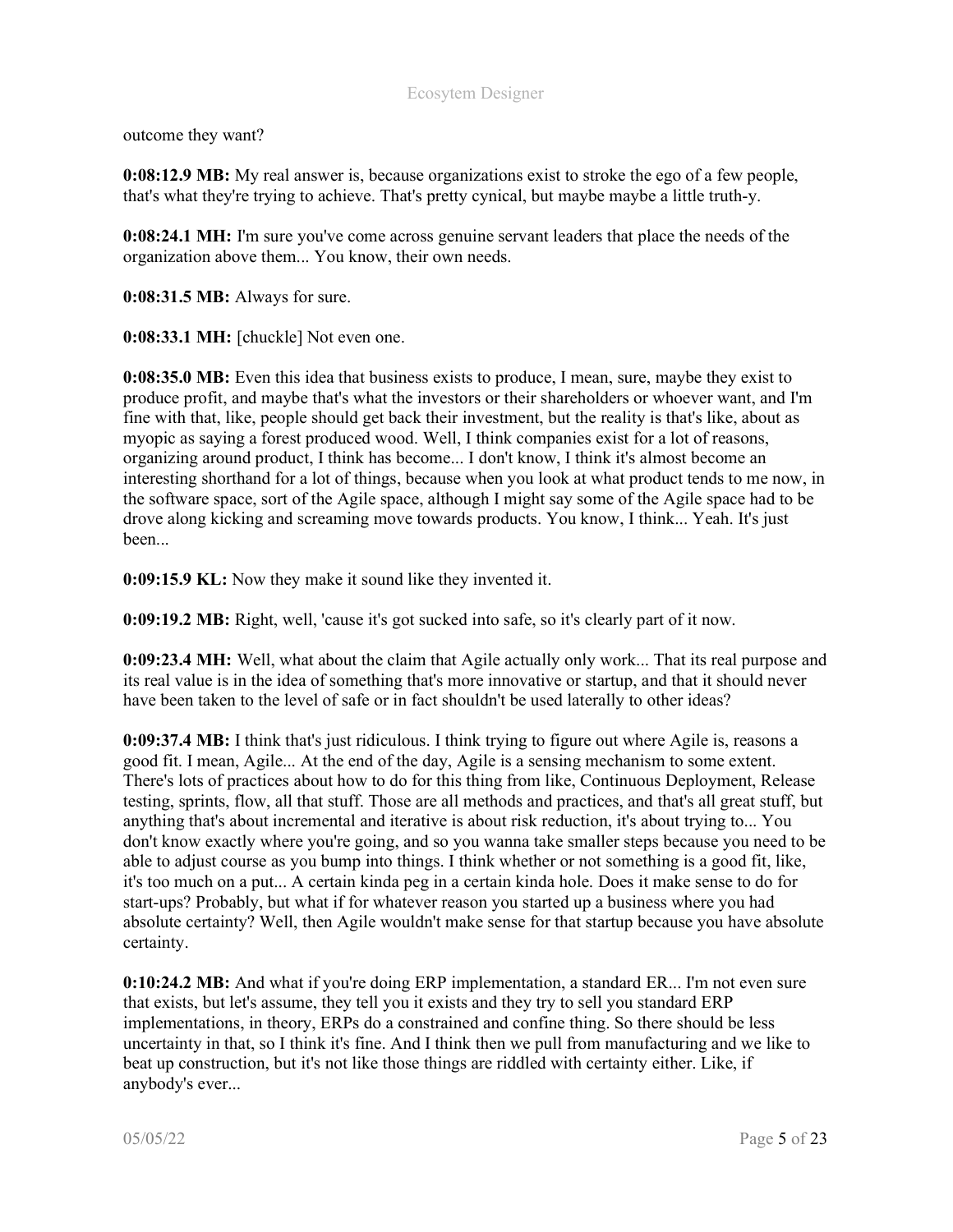# 0:10:50.1 KL: Right.

0:10:51.6 MB: Had a house remodel, they might know that there's a little uncertainty involved in that, or manufacturing as well.

0:11:00.4 KL: Well, let's break away. I didn't wanna get into the Agile discussion per se, but I was glad we touched on that, but I wanna go back to your model for just a second, so people can understand. So the Galbraith model is one of the 1917s models. It's kinda foundational. The good doctor was considered a foundation of thinking about organizational design. And then in just highlight, it has the five-star, the five pointed star strategy, structure, business process, reward systems and human resource management. Now, there's a whole podcast on whether humans should be called human resources, by the way, but we're gonna leave the 1970s to the '70s there. In those five, how did you start seeing them and how do they matter? Because to me, they're not actually... They may be the five, let's just say they are the five, and we won't challenge Galbraith for a second, but there are definitely apples, oranges and walnuts.

0:11:45.3 KL: A couple of them, like reward system is very different than a concept of process to me. How do you see them, what parts do you pluck that we should be paying attention to as we try and orient an organization or a team around something like a product?

0:11:57.9 MB: It's a good question, and it is meant to be kind of... I think of it as a whole systems approach for whole businesses.

#### 0:12:03.1 KL: Yeah.

0:12:03.6 MB: I think it's important to still view most change, even at a team level through that structure. Also he has changed it and updated, he's written books since the '70s, but even some of his more recent books, I don't know, I'm a pretty... I take some of that star model in detail very liberally, but the strategy structure rewards people and processes, I think it's important that there are apples and walnuts and flour, because you need all that to make a pie, right?

#### 0:12:27.3 KL: Right.

0:12:27.8 MB: So, I think his point is all these things are interconnected in a way, and if you need to... If you're trying to achieve an outcome and the idea that all these things are in theory directed towards the strategy, if you're thin in one spot, you might have to pull a lever to compensate for it somewhere else. And I think the two things... First of all, org design, there's a whole field of study there. Multiple fields of study there, and I think too often, especially in corporate America, we say, org design, and that just means like, we're gonna draw a new hierarchy. Like, yeah, we got a new tree on the wall. Awesome. It's way more than that. But I would say that the two things that I see being left out of most, you can call them change initiatives or product transformations or whatever, is structure and rewards. I think those two things will... I think it is Bunge who said like, structure eats strategy for breakfast.

0:13:13.8 MB: I think strategy is pretty weak in most places, honestly also, but assuming strategy is even directionally un-interestingly set, like, we wanna make more money, that's fine, we tend to not be structured or have our reward systems set up to do that. And then the process is, like, we might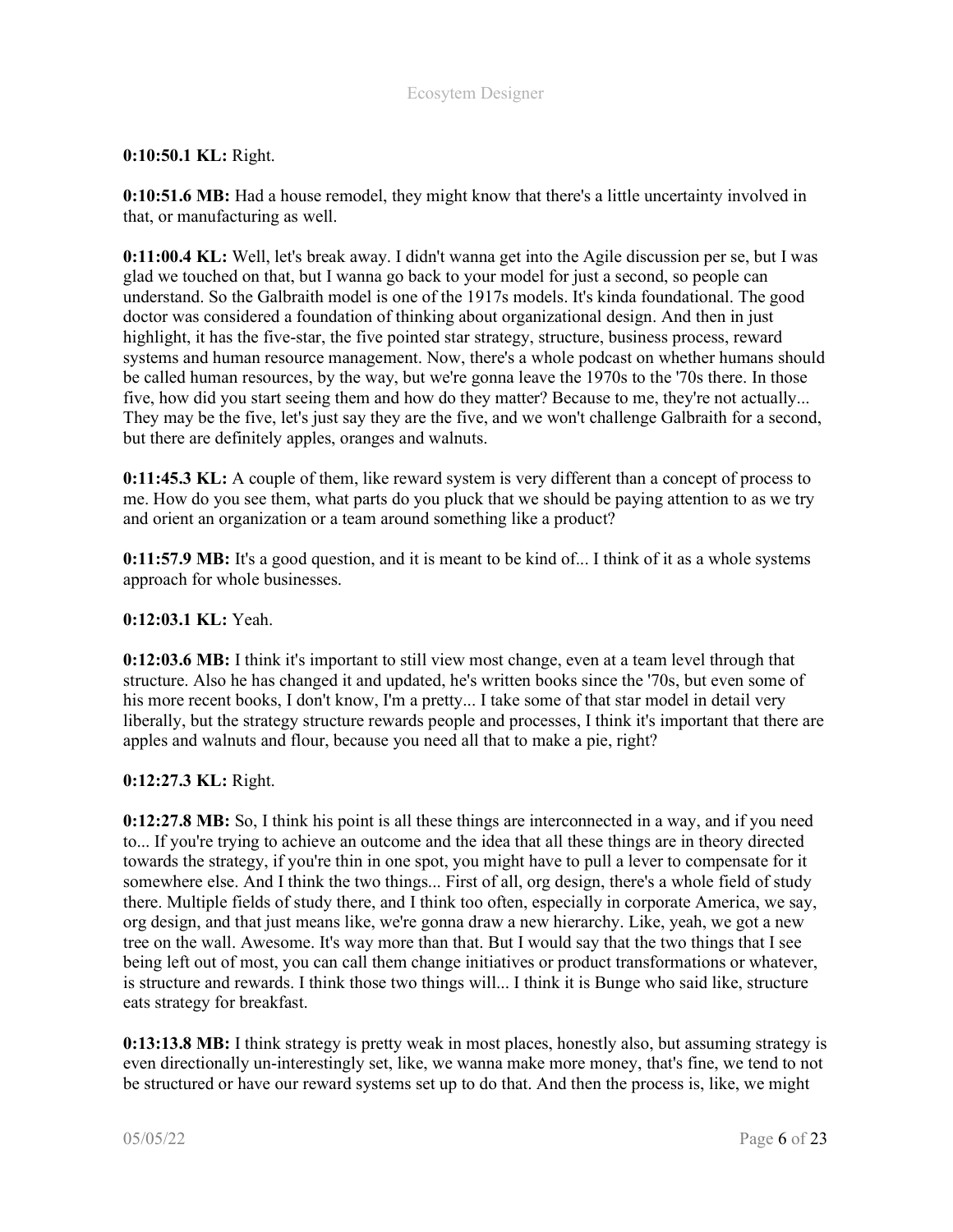think process, because especially in the Agile community, it's like, "Oh, is that stronger corn barn?" This is more like key business processes, like, what's your staffing process, what's your procurement process, how do you do funding and budgeting? These aren't what Agile methodology your teams are using, these are key ways, and those things have to amplify the other two things, like processes... Key business processes will amplify or dampen those things.

0:13:52.4 KL: I wanna hit on some question there, but to bring Mike in on it, when you say structure, you just challenged the whole idea that the org chart means design, but yet one element of design is structure. I wanna make sure I'm using the word the way you're using it. So I'd like you to tell me what you mean and think about by structure, and then based on an answer, Mike, I want you to think if it's possible, you're focused on flow a lot, I wanna get the connection of what he describes as structure to what you would say as helpful, not helpful, or irrelevant to flow. Go.

0:14:19.8 MB: Alright. Well, I think structure is multi-faceted, I do think it can be hierarchy, because in organizations where power exists, which is all organizations power structures matter. I think that we also have to... When I do it, I will actually star engagements that are doing true org design by doing network diagramming of their organization as a social system. So, I diagram all the parts, which is the parts in a people system or people or groups of people, but I look at connections like hierarchy, like, whose is whose boss? I look at things like workflow, I look at work exchange, I try to find their soft boundaries. And when I think about the structure of a social system, I took a lot of my original thinking from an older book by a lady named Glenda Eoyang, called Facilitating Organization Design. And in that book, she has a containers, differences and exchanges model, which I think is...

0:15:07.9 MB: She's got a newer book out, which I haven't read yet, but I really like that model for understanding how to think through the different ways, the parts of a people system can be interconnected. So, structure can mean roles, structure can mean how we design teams, structure can mean how like... I like to look at value streams, and I like to look at platforms or horizontal or Cross-Cutting Concerns and treat them as constraints within the system. So that might see you Mike for some of your flow and constraint stuff.

0:15:37.8 MH: The question that keeps popping into my head is To what end? So if we say, Oh, we want better connections between people and we want chances to work together and establish camaraderie and benefit from the combination of all our multiple skills that we bring together as a team. To what end? So, because I've worked for a lot of organizations or consulted for a lot of organizations that have a phenomenal culture of, we like each other, we have each other's backs, we all wanna succeed together, we're a winning team, etcetera, etcetera, but then when I look at the actual results, it's kinda middling quite often. And people, when they talk about the goals of their organization and the things they like about their organization, it sounds like the same sort of thing you might say about your knitting circle or your book club. So I'll give you an extreme example of what I'm talking about.

0:16:22.7 MH: I had a client a few years ago that achieved amazing dramatic improvements, and they did it in a very ugly way. Like, from an organizational design point of view, I'm sure there's 15 things that were the absolute wrong thing to do. And in fact, I could name a few of them, not even being an org design expert. They threw a bunch of resources at the problem, they didn't provide any sort of window for any kind of organizational orchestration or planning or the high level flow of work, or we're gonna form sub-teams or anything like that. And they just said, this is the number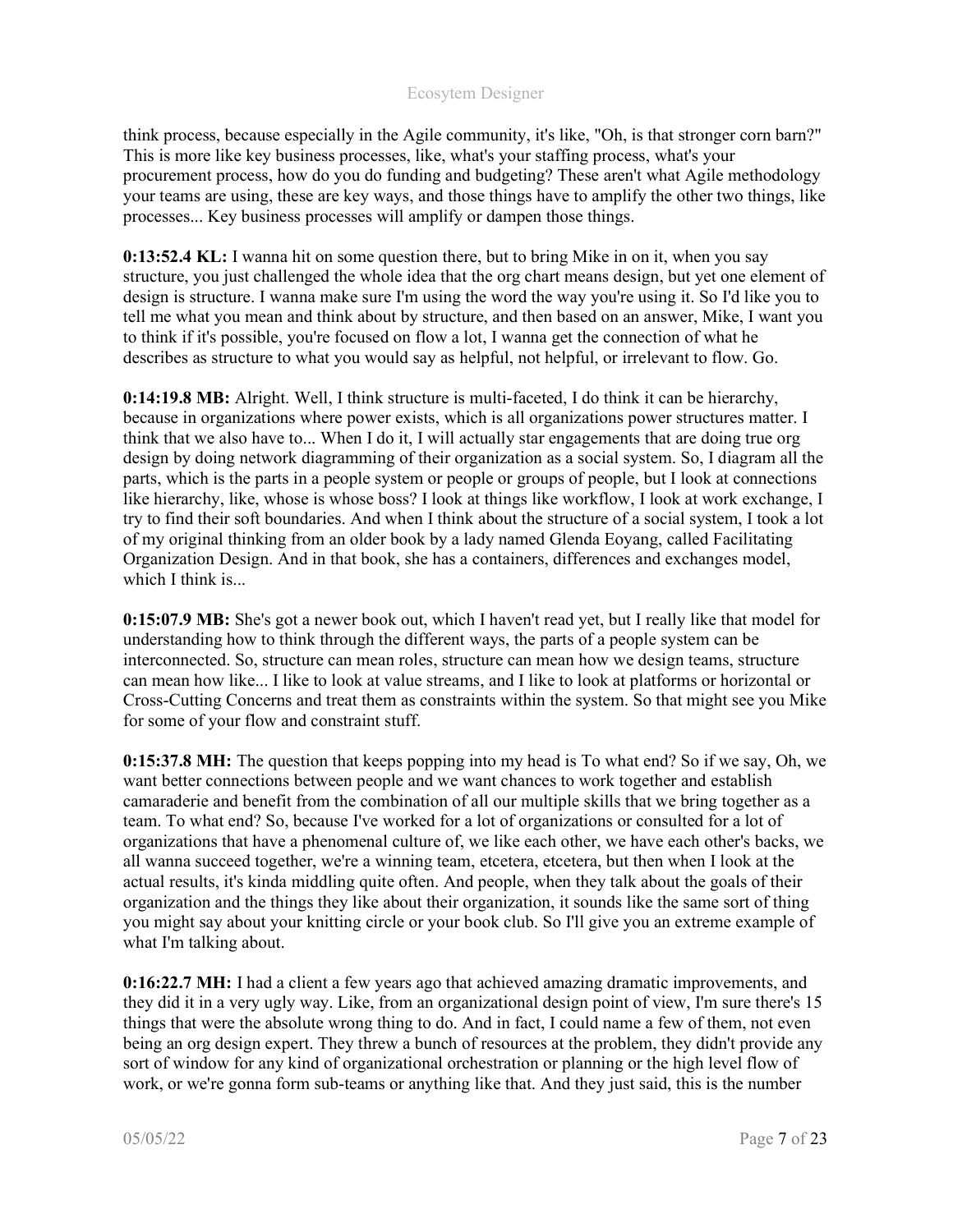one priority in the entire organization right now, figure it out. And so, there was chaos, there was too many cooks in the kitchen, there was, which way is up, and they had all of that stuff that from an org design point of view or an efficiency point of view was horrific.

0:17:07.8 MH: But they took a 15-month project and knocked it out in three months and achieved millions of dollars of benefit for their company. And so I always get back to, well, there obviously has to be some design for a flow, like in that case, they achieved fantastic speed gains compared to their normal. But I would contend their normal was so terrible, because organizations are hardly ever designed for flow, that even a cluster of a process [chuckle] delivered massive value improvements.

0:17:33.4 MB: How do I sort to the cluster of how most...

[laughter]

0:17:35.0 MB: Organizations do design?

0:17:38.2 MH: The debate on...

0:17:40.3 KL: Mike, let me add a little bit to that, there's a whole body of theory around this too, which is that I might challenge a little bit of where you came from Matt as well. Well, no, you're looking at all the parts. The question is, what is the best design? I think Mike is challenging that there's not one general idea about what a design should look like, it really should be to what end. Always to what end. The theory I wanted to throw out there, or I won't get into theory, but the idea is that there's an organizational life cycle that at different parts in different types of problems, there's different types of ends that... Or different ways to get to the end that are needed. And so, that actually changes your design, and if you look, like I look at information flows.

0:18:15.8 KL: It's not just who reports to who, but when you look at the... I love silos, silos allow a affinity, but you have to put the hoses between the silos, right? You gotta connect one to the other. And looking where those are, there's a theory, a body of knowledge around organizational lifecycle that at different stages of an organization's maturation, within its ability to perform its mission, to get to its profit, it changes. It has a different set of needs, and those are reflected in the design. So there is some theory behind this, it could suggest that a chaotic world, Mike, might be absolutely appropriate. For example, if you're about to go out of business and your problem is to get more dollars on the table fast at any cost, possibly to be made up in lawsuits later, because you have people saying, [laughter] "I was abused so badly, I'm gonna sue everybody in the company." So you may have to give some of the millions up or you may have to fire that CEO. And the other claim is is they might have different CEOs at different stages of life cycle. So at any rate, Matt, what you brought up is there are different components we have to look at.

# 0:19:15.1 MB: Yeah.

0:19:15.7 KL: And that it's not just the hierarchy, the org chart, but rather there are some other aspects. I tend to think towards culture. We are talking about designing for flow, what is your response around that, thinking about that, and then I would like to get into reward systems, because I think that's the other interesting thing and how those map.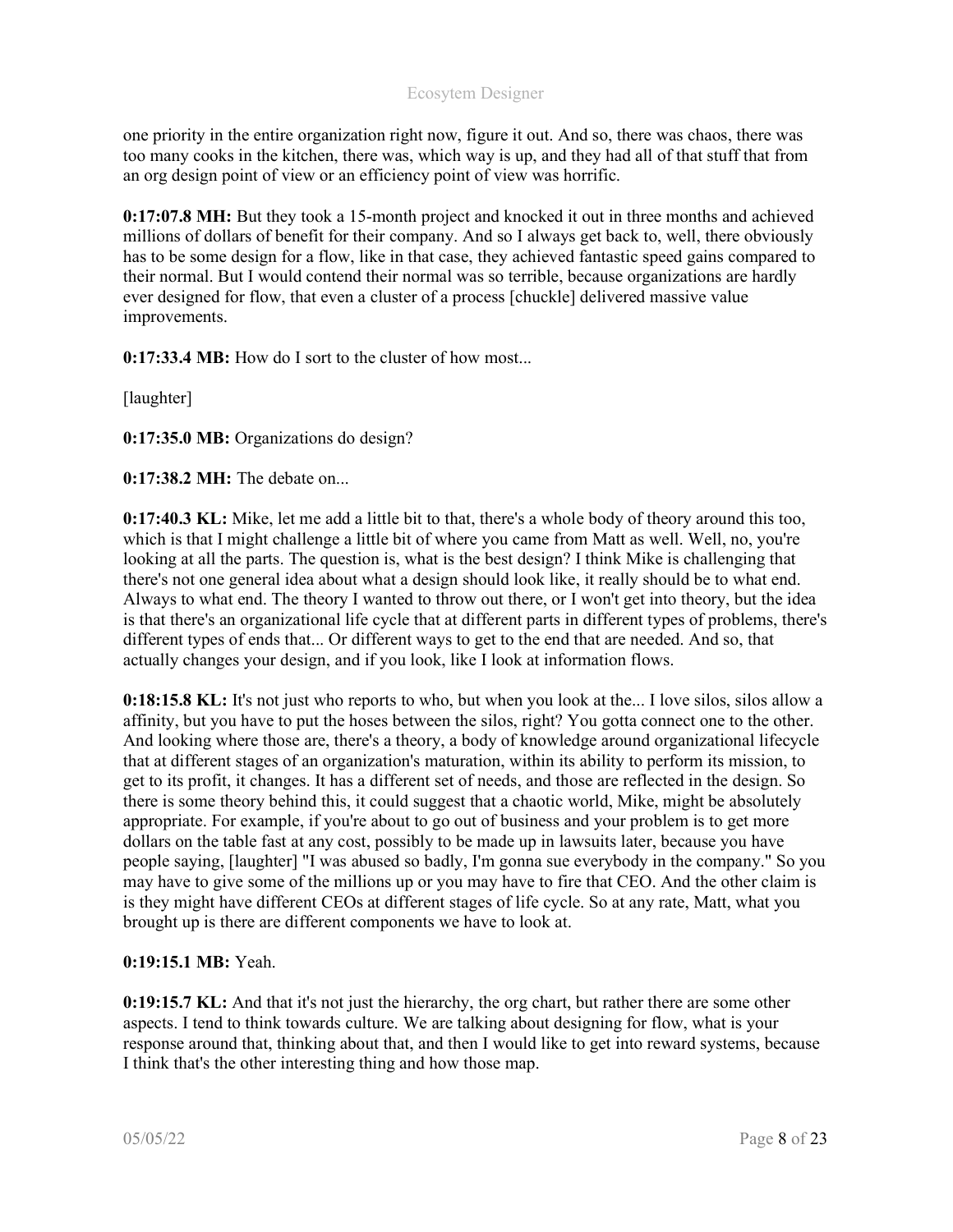0:19:33.0 MB: My background wasn't like... I feel like an oddball in the Agile community, 'cause I learned the Lean years before I even knew what Agile was. So there's that. So, I've always thought about flow first and value streams and it's always awkward to remind people that Lean is actually about customer value and not about waste removal and "Oops, did I say that out loud?" and it's not about smaller batches, it's about optimal batches or sons of batches. Sorry, I was just kidding about that last one. So, I love Lean, I love flow. I do think we have to be a little bit cautious with regards to certain aspects of flow, like the application of theory constraints to people systems, but in the same way that you can have a managed forest to produce wood, but a forest produces a lot of things, even a managed forest produces more things than just what it's... It is a whole ecosystem.

0:20:20.7 MB: I guess to that end too, even though like from a system's perspective, I like the Galbraith model, the whole US camp of org design has that sort of Galbraithean strategy systems aspect, but kind of the UK trist camp of org design was all about the socio-technical aspects of org design. And I actually think both camps get together and produce something amazing, 'cause systems thinkers are really good proctologists, they consider the whole, but they also consider the person.

## [laughter]

0:20:50.0 MB: So, and then it's things like establishing boundaries for our rationale, understand interconnections and... Yeah, there's a lot of corollaries there, weirdly enough. But the idea of a socio-technical stuff, like the TLDR is just... To me, that feels like that's a great way of thinking about the how. Some of the stuff you were mentioning, Mike, about the chaos is like to be intentionally bringing the right people to the table at the right times to make sure we have the right level of involvement, when people first approached to doing either the design or the execution of whatever change, and it feels like maybe that was let go and that's kinda dovetailing into some of the culture-y reward-zy stuff.

0:21:23.1 MH: I hadn't really thought about this much before right now. So, just thinking out loud. So, it occurs to me that in that case, while there absolutely was chaos and inefficiency and probably violated all sorts of rules of good org design, and of course, if they were to do the same type of project all over again, hopefully they wouldn't start from the same mess, right? Before they figured out how to get themselves organized. But the notion of the purpose was clear, it was massive amounts of money every day early we can deliver this, and massive amounts of money lost every day, we lose. Not a single person was incentivized with a bonus for early delivery, they even asked me if I thought that was something they should do, and I said no, because I said, point to the fact that people want to help their organizations thrive, start there. If you wanna give a bonus after the fact, that feels great, but this notion of now I expect it, if I can work heroics and I'm gonna burn myself out and be nasty to my colleagues and on the interest of my bonus or whatever.

0:22:19.9 MH: So the other, there was some reward system in there, but in short it was, the purpose is clear, the organization has very clearly backed up that business objective with prioritization. Like, I am putting all projects on hold and re-deploying all resources to this one thing, get it done. And I think when teams are given that sort of clear purpose, clear unity of purpose, strong motivation to achieve the aspiration and really help the organization thrive in this case, and absolute clear prioritization and focus from the organization level to the individuals, amazing things can happen. And we've heard stories of how people respond in crises, not always well, by the way, but I'm curious, how you see all that along a spectrum of good versus bad org design?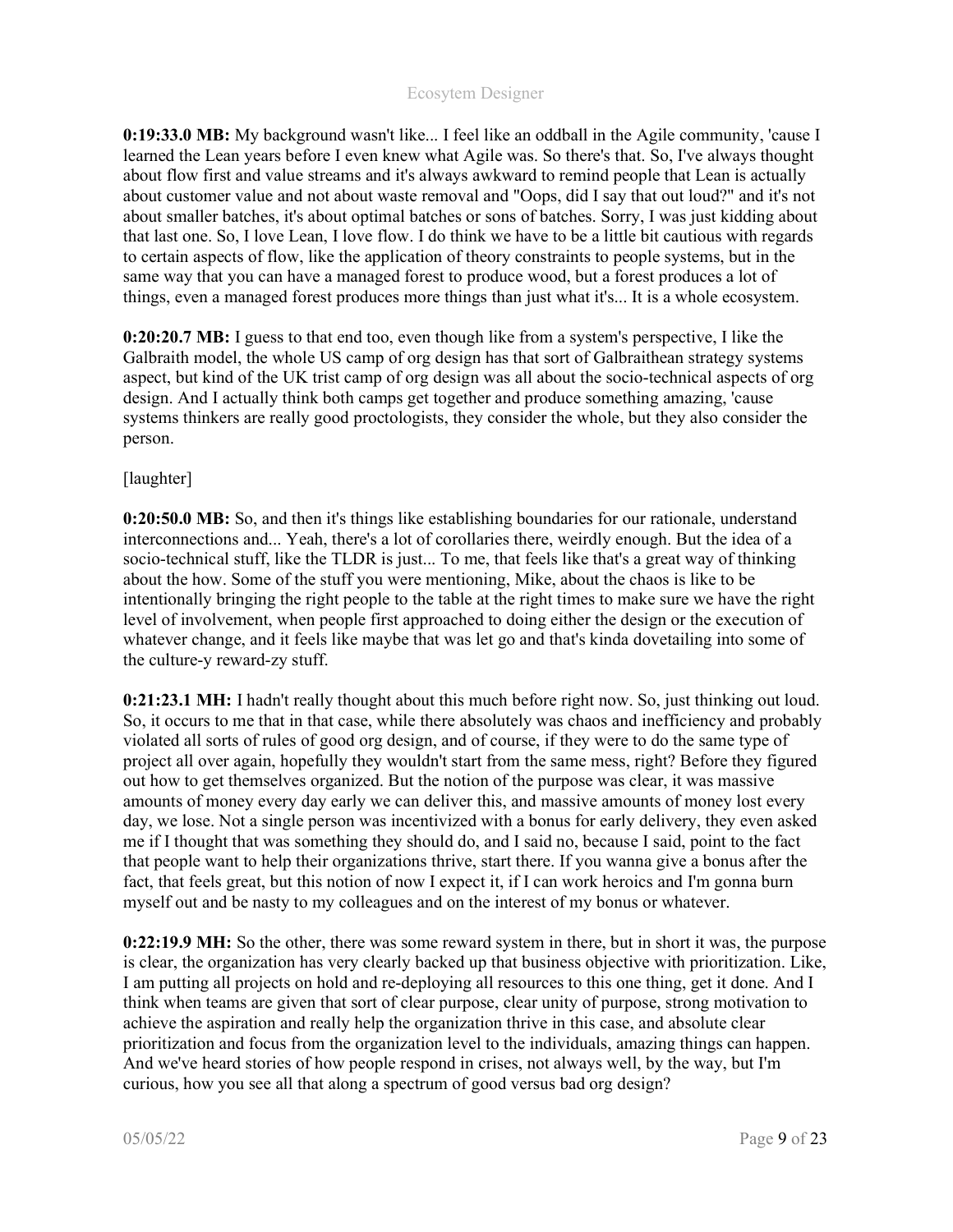0:23:07.0 MB: Good or bad, I don't really believe in those things, or they're moralistic judgment that's based on your own perception from your own world models, but aside from that...

0:23:14.0 MH: More effective or less effective? How about that? [chuckle]

0:23:16.4 MB: I think it's more like a design to me is something that's done with intention, so that means you have to do it on-purpose, otherwise I would say it's not designed. I think there's a lot of organizations that aren't designed. Even though we might say, "What's that old quote?" Like, all organizations are designed to produce exactly what they're producing or something like that. I would say if you haven't put thought into it, it's probably not designed, but that's kinda hard, 'cause almost everybody thinks they put some thought into it. I think too like there... Sounds like from your story, there was such a strong rotation on singularity of purpose that other aspects, at least within the Galbraith model, if nothing was promised or threatened to be given or taken away in the rewards thing, and if there were some of the soft aspects of rewards that were at least neutral, like you're just showing up to your job and that's kinda what's expected, then great, then the rewards aspect, we've got a strong strategy, like strong direction, alignment of purpose.

0:24:11.5 MB: Rewards is maybe neutral, so it's not adding friction or it's not amplifying processes or either violated, but in alignment with the strategy, so we either over-rotated so much on strate... Not over-rotated, but we had so much singularity of purpose that any process violations were fine, people were either brought in or consulted, but it sounds like they either were helping make the thing move forward or they weren't part of what was happening, and then the structure, it sounded like at least temporarily, the structure was what needed to be. It sounds like this thing is so important, they got the people they need, they got the skills they need, they got the resourcing they need, and it just went. So from even just using a star model to describe what was going on, even as a temporary design for achieving that chaotic thing, it sounds like you had such a strength on the tip of the spear, the strategy, that all these other things were either neutralized or amplified what it was trying to go towards.

0:25:04.1 KL: Well, let me make a suggestion in here though, I would say that there's two things happening there. That was because at that moment, I'm gonna go back to life cycle, at that moment, that's what they needed to do, but I don't believe that it's sustainable. I'm not sure that that model is repeatable past that first goal line or how many times passed the goal line. To put it back into a concept of design, Mike, I would say that they were getting some sort of utility, some reward about being successful, and that's your point, if we all are pointing at the goal and we're all excited.

#### 0:25:32.1 MH: Yeah.

0:25:35.9 KL: But sadly for me as a CEO, a small company that it is, it turns out that people cannot be compelled to do that and propel... I don't mean compelled force, I mean, energized to do that repeatedly, constantly, with nothing. They also like things like, whatever is the newest thing to talk about, work-life balance, work from home, work from office, hybrid work, a pat on the back, ceremonial, right? We know that ceremony is a great way to reinforce behavior, so you have to take the time for ceremony, whatever that is, and that that changes again, life cycle, it changes over time. Here's what I would have advised. It sounds like they were successful, but just what you just said, when they asked you about the bonus, I wouldn't have said, "No, we're giving you... Not that we're giving you a bonus, but we're all aimed at this," as you said, the rotation around the singularity and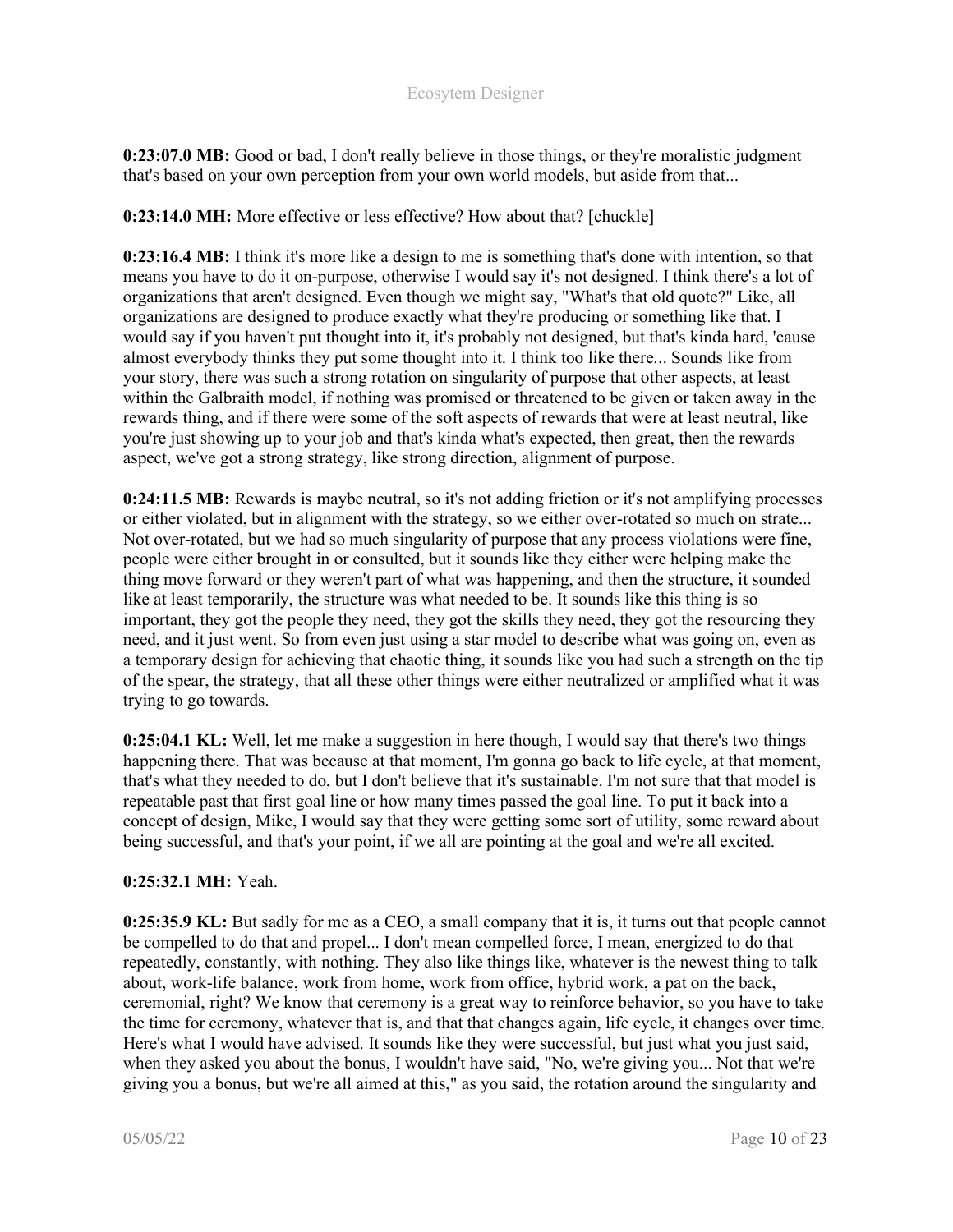because the better we do that, the more money there is, that is what we will all share, touching on the compensation needs of humans or time off.

0:26:29.2 KL: In other words, it's not that if you get your part done earlier, you're done earlier, you now get this bonus at a thresholding level, right? At a tipping point level, and if you beat it by Tuesday we can give you the check. But rather if we as a group are more successful over time, which will be defined as profit or cash, probably revenue, we will share in that. And our sharing is larger when it is larger. Because in fact, people have a compensation need. I agree with you about paying them for a specific tick-tock. Because if you're just trying to click the thing, 'cause there's some evidence that knowledge workers are not more effective when you pay them for stages right now.

0:27:10.2 MB: And in fact, the Book Drive summarizes a lot of that research behind the backwards movement were teams that were just asked to achieve an objective and have fun with it, often almost always in fact, outperformed the people that were told they'd get \$5 if they were the fastest. Even if it was only \$5, it changed their behavior in the wrong direction.

0:27:28.9 KL: In the wrong direction for people that are trying to achieve the singularity of goal. Now that was at a crisis moment, and you set it up as, this was at a very specific moment in time for a company that had strategically walked its way into a wrong place, probably. The root cause analysis there is the CEO 18 months before, I don't know what you're talking about, but I'm telling you that's the answer already, right? [chuckle] Somebody made a bad decision earlier in that process or was overly bureaucratic, or the accountants had gotten hold of the organization, were too busy being efficient, not effective, right?

0:27:57.0 MH: Honestly, in this case, they didn't bring the accountants in soon enough.

0:28:01.1 KL: Oh, they didn't know they were bleeding gap.

0:28:03.0 MH: They didn't know how bad the problem was. They knew it was a problem, but they didn't know it needed to be the number one focus.

0:28:06.7 KL: So tell me about your product management experience with this, Matt, to help give us some guidelines to PMs who are listening to this. So sitting in the environment, they go, "I don't know if I'm in a bad situation or a good situation and now would I improve it?" You were talking about getting that idea of focus around something in the case of products, it sounds like the way you see it, and you realize that organizational design can help enhance our ability to get there. What have you observed that worked or didn't work?

0:28:33.6 MB: So I think... Well, I mean, this is... It's always... As a project manager, it's always a challenge 'cause you almost have no direct authority over anything, so...

0:28:42.4 KL: Anything. [chuckle]

0:28:42.5 MB: One thing that I do like to try to encourage most people, is like, if you've been given a stated objective and if you use something like a Galbraith model or the McKinsey mall or whatever, now you have at least a model or a frame for trying to suss out where friction is gonna come from. And if you are going to experience friction, if we can try some way of capturing it with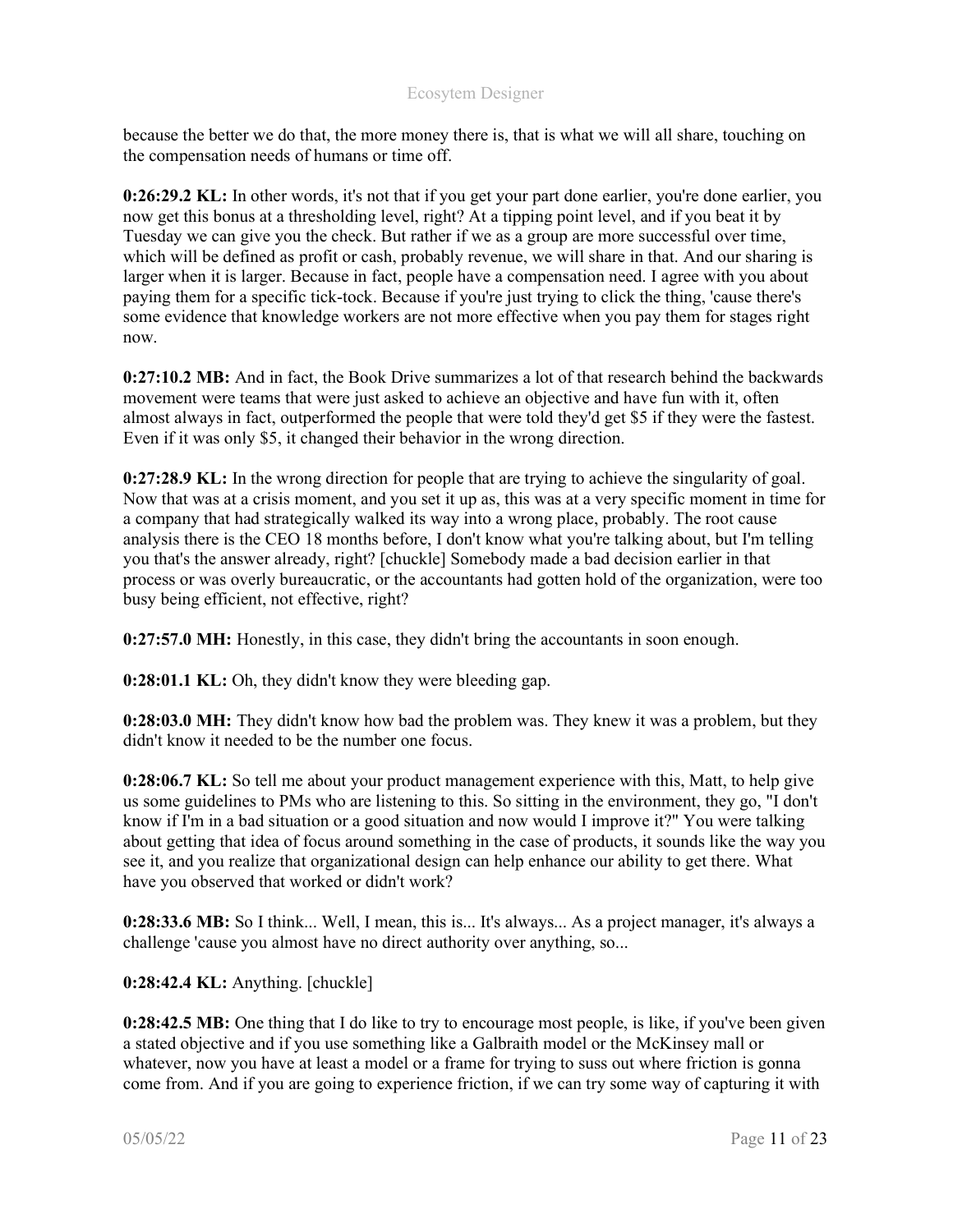a sensing mechanism or measure it or somehow... Because then, if we can come back and help tell the story about why some aspect of our organization design is working against us, whether that's just to achieve flow for continuous product development, or whether it's to achieve the outcomes of a temporary project, it sorta doesn't matter, if it's friction towards a goal. That's one of many models that you can use to start helping people say, "Hey, these things are working against us." And I actually think because it's organization design overall, I think especially for that, the topic of sustainability, like, you might be able to... You might be able to look past reward systems or structures temporarily to achieve some heroic effort, but if you're gonna ask people to come back and do it again and then again and again, designing your organization to reduce that friction, I think is pretty crucial.

0:29:50.1 MB: I just wanna touch on just one little quick aspect of rewards, 'cause you guys have both brought up the monetary aspect of it, which is the obvious one, and you mentioned Dan Pink, and of course, Pink talks about intrinsic and extrinsic motivators. So I think the rewards system, it's much more than just bonuses or promotions or those things, it's... I think actually the more insidious ones are the intrinsic ones or the invisible ones that are harder to see. What does it take to be thought of as doing your job well? Do you like working the people that you're working with and is the change... The thing that I'm gonna do take me away from that? Will I continue to have whatever power or influence I used to have? There's all these things that matter to people that maybe we just call that the culture or the social pressures, or the norms of how things are done.

0:30:37.5 MB: But I think those are the things like, oftentimes, and maybe project managers will appreciate this, were often actually evaluated based on, on time, on budget project delivery. Sometimes that can feel very counter-intuitive to being a servant leader. Put your team first. Of course, lots of people, especially people that write things will say, "Well, you can do both, that's actually the best way to achieve on time, on budget project deliveries, to be a servant leader." The problem is, is when you go into an organization and you see that the trend is, no matter how good of a servant leader you are, people that ship get promoted, that becomes a telling story about what behaviors are really valued, what your cultural norms are and what some of your invisible reward systems are.

0:31:22.7 KL: That's what I do when I go in, I ask people, "What gets you promoted around here? What gets you your attaboy?" Where I observe... So you guys talk about friction and flow, right? When you're thinking of the processes, I see it from a different perspective coming in actually for my political science background where I picked this up, you have your formal, your objective system. You can think of it as the org chart that says, "This is who is in charge, and then this other person is in charge, and then this other person is a little bit in charge," right? And then there's the normative system. Though, what actually happens it's almost like this is a print, and then there's this whole wall behind it about what really goes on. And when you start asking people how you really get promoted around here, people will often say, "I work for a really great company." I say, "Really?" So tell me about that match. That's the friction that I see between the two layers. When I see that friction, that tells me there's an underlying problem around design to any purpose, which is the stated way you get promoted here. And I do this when I'm talking to project managers in groups, like if project management chapter is giving a speech.

0:32:23.8 KL: There's always someone who will raise their hand, I'll say like... People will say, "I think my org matches what we do. Like, I know the rules to get promoted." I'll say, "Really?" Do you have any cases or how often does it happen that people around the water coolers at work go,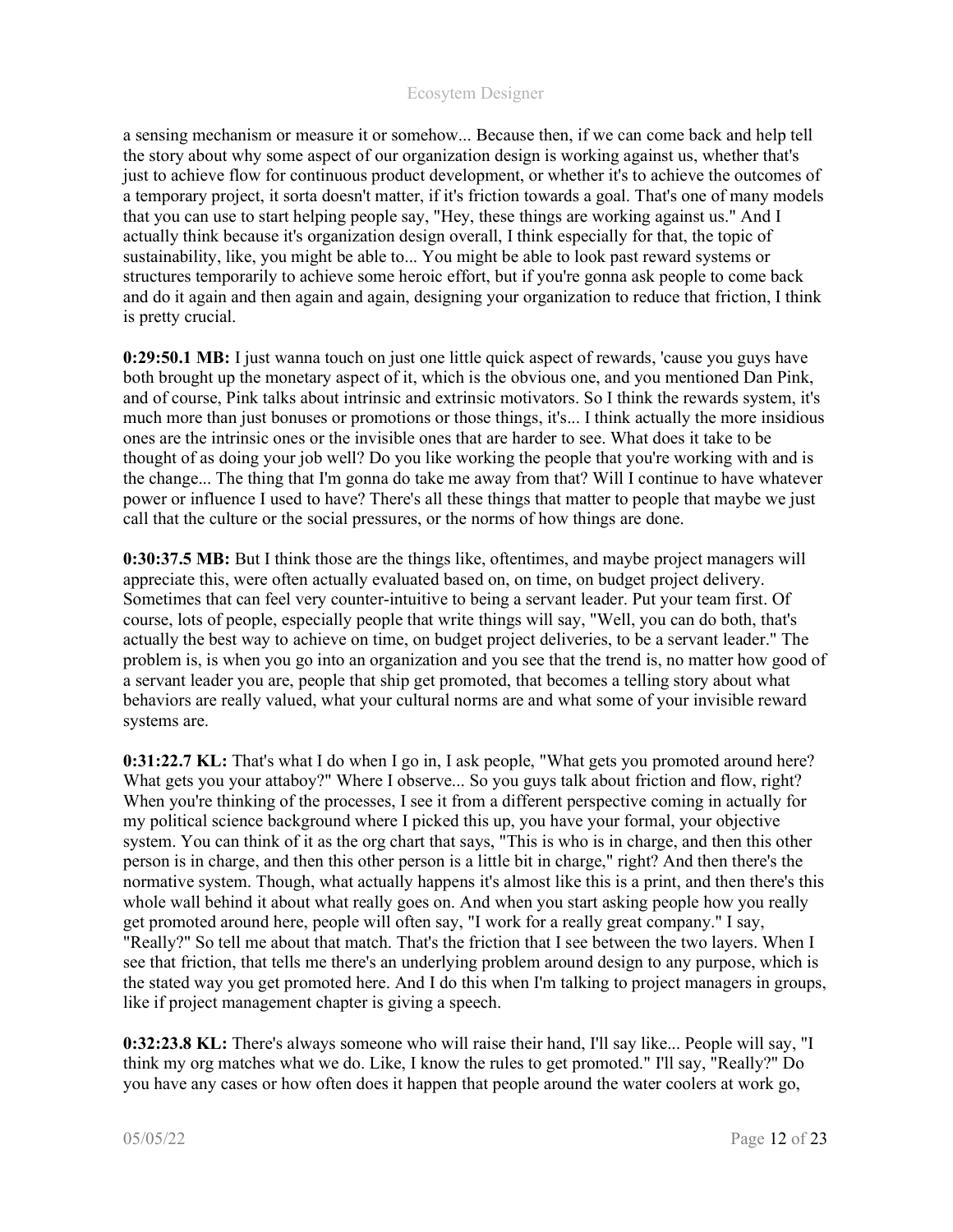"How in the world did he get promoted?" That should... How did that happen? Now, that's one thing I have noted is what is obvious versus what's not obvious, and how much those align. There's always gonna be some variation, but if those are radically out of alignment, that's where I think some of the designers of systems, the ecosystem, are missing the point that they're missing what the real culture is, is not what they claim their imprint of the culture is, that's one. Two, even in what you just said that I thought was interesting, that somebody is on time and on budget is missing the point again, right? But if you have an organization that rewards that efficiency and demands that efficiency, then it would be completely inappropriate to do servant leadership, if that's what's being awarded, we would all now... I think where we've arrived after a year of elevating the conversation is, if you're worried about hitting it on time and on budget, you may have missed the point about the larger goal.

0:33:27.3 MH: What I would add to that is, if you originally set your project baseline for maximum ROI. And if nothing has changed on either the cost side of the equation or the value side of the equation for the entire duration of the project, then on scope, on schedule, on budget is great. But I'm not aware of a single time in human history that those conditions have ever been met.

0:33:50.8 KL: We also know that the world of dependencies is a problem, right? This takes us to some of the goal ride in and the Deming stuff, is that there's just too many in our dependencies for anything, to be able to plan that well. How well can you know that algorithm?

0:34:01.4 MH: Let me actually see if I can kind of on the fly as I think through this, connect the human system stuff and the psychological flow or whatever terms you guys use there, with where some more science-based methods can work. Where they don't put the human being front and center, but whether by design or by accident, and I'm not really sure which, the human side can be greatly improved. So let me give you an example, client long time ago is a doctor's office, three orthopedists that were in partnership together, and they had had a downturn in profit. That is a pretty market downturn. Why do you think that happened? They said, "That's what's killing us. We went through all these efficiency studies and we saw like we had more orderlies than we needed, 'cause most of them were standing around and we had more patient intake clicks than we needed, 'cause most of them were sitting idle most of the time, and we had more insurance coders and more OR prep nurses," and you know, you name it.

0:34:54.3 MH: "And so we thought we were doing this great efficiency thing by studying all that and kind of right-sizing things, or so we thought." And of course, what it turned out was the cadence of value delivery is ultimately set by the surgeon's ability to complete surgeries, successful surgeries that people actually pay for, and these are optional surgeries that weren't even often reimbursed by Medicare or any kind of insurance. I said, "Well, obviously, all we gotta do then is figure out what your three surgeons are waiting on," and of course, they were waiting on patient intake, and they were waiting on the OR to be turned around by the orderlies. And they're waiting on... And I said, "So actually, you want excess capacity everywhere, except where you are, because you're the constraint." And when they did that, not only did their profits double within three months, but then people understood like, "Okay, my job is in service to this larger goal. I subordinate myself to this larger goal. If I'm sitting idle, I'm not criticized for it or told to get busy or whatever else we used to reward. I'm told that we all will thrive as long as we keep focused on that one thing and keep it stable and keep it simple, just ignore, everything else is noise."

0:36:00.5 MH: And so, I've seen really great human side benefits to all that when people are like, I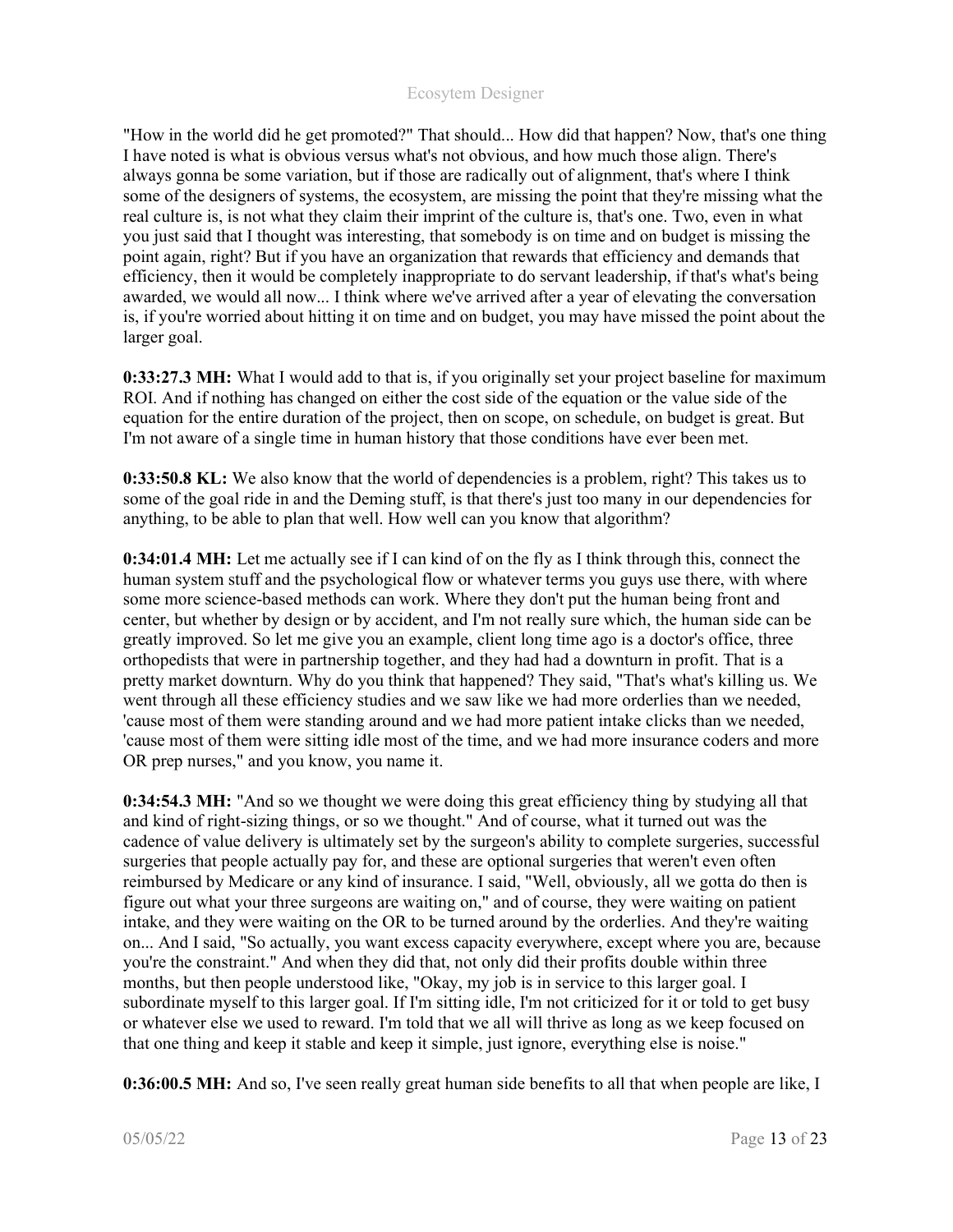used to hate subordinating my interest to that guy because he's a jerk. And it's not my job to get him his coffee, or... Like, that's ridiculous, and that's a status question and all that. But if it's, "Hey, if we all figure a way to lighten those guys' load and help them drive up the cadence of value delivery, we all thrive." Well, then I don't mind subordinating because I can see how that's in service to the larger goal that I actually am a part of or readily want to be as a normal, rational human being.

0:36:31.8 KL: Key to me would be that there's a feedback loop to give them the human reward, that's where I was hearing you, Matt, is about the reward system back to them, which is not necessarily the money only, but being really good orderly in that context to improve the flow, does that get you promoted if promotions matters or get you more time off or get you more money, or get you or get you or get you? What is the return cycle?

0:36:52.6 MB: Then we consider the enjoyment of your job. Like, the orderly that feels they're being subordinated, but doesn't want to be subordinated isn't gonna be a great orderly for very long in my experience. I've not met a ton of orderlies, but that general problem, like, if a doctor is gonna treat me like shit and expect me to just go get him his coffee, and I don't feel that that doctor and their profession is respecting me in my profession or service, you can only put up with that for so long.

## 0:37:20.9 KL: That's right.

0:37:21.5 MB: Or you realize like, "Hey, I'm just gonna kinda check it in," maybe you're that kinda personality where that thing can roll off, but for those who don't have that personality, maybe what winds up happening in a small practice like that is the people that they tend to stay in the subordinating roles are people who don't mind the subordinating. Other than that, I agree with what you're saying, like, if more people were thinking holistically and from a systemic perspective, we would understand that we should all be working together towards the constraints on the value delivery and if that's in this case, doctors, that would make sense. But I do think those two things have to go together.

0:37:56.0 MH: Yeah, and to put this into a sports team context where the analogies can often be clarifying. If I'm the best goal scorer on the team, like say for a hockey team or something, well, it won't be long before the opposing teams figure out how to double team me or triple team me. And if I never even learned how to pass the puck, our team's never gonna win. I might still find a way to score goals and skate around five guys that are trying to five-team me then, right? But the team just can't possibly achieve the level of success. And again, so that goal scorer has to sometimes pass, subordinate their own selfish stats in this case, for team success. And there's lots of interesting examples of phenomenal goal scorers in hockey, for example, at the highest levels, who learn that only 10 years into their career, if they're even lucky enough to have a 10-year career, right? [chuckle] And their numbers shoot up, not just the team's numbers, but then it just... Now it takes the double team away and I don't have as many defenders to overcome, right? Because they're worried I might pass it. And so the subordinating to the team's interest often, if not always, really helps achieve the individual goals too.

0:39:04.0 MB: They're definitely not mutually exclusive, but I also think people have to see...

0:39:08.9 MH: Yes.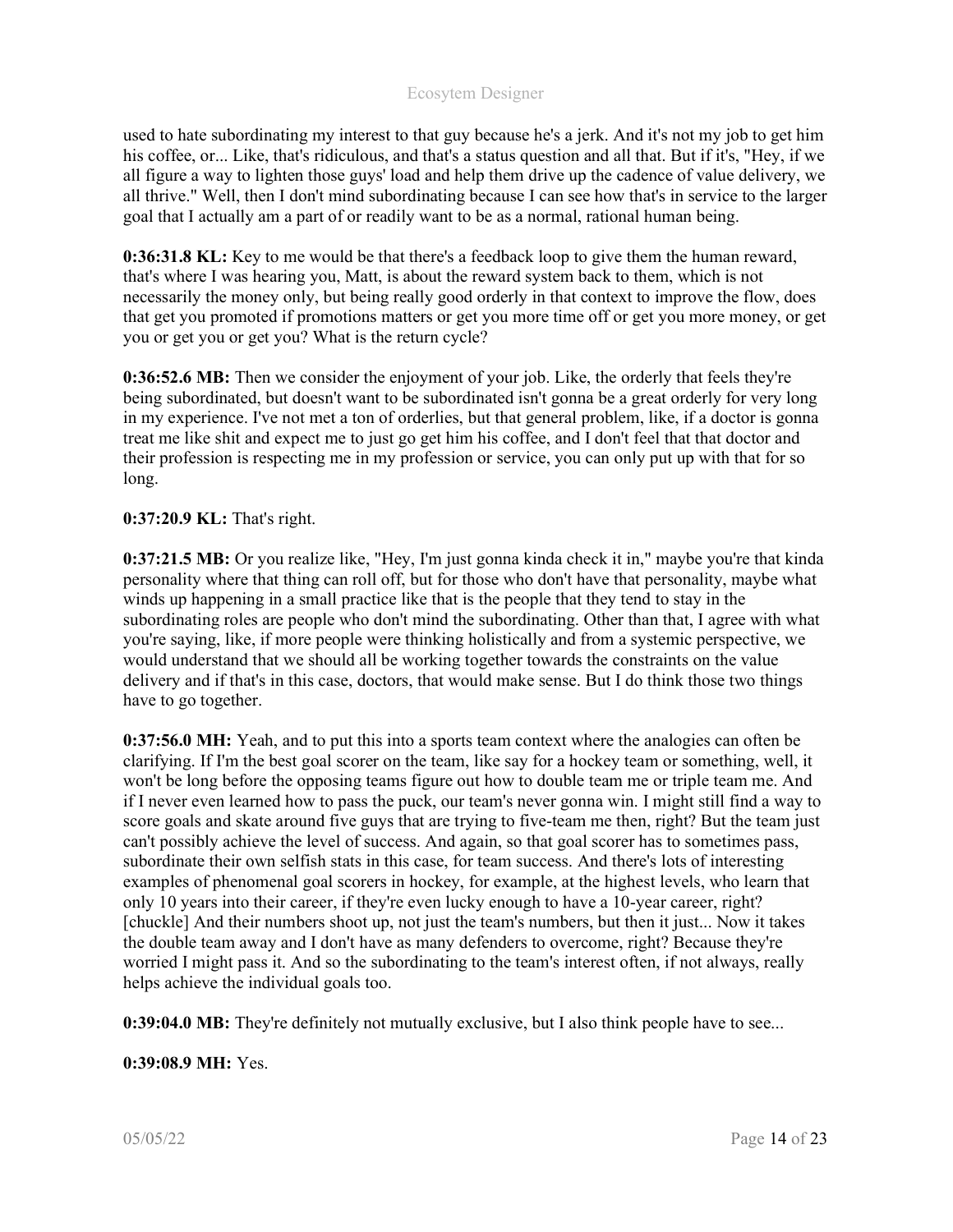0:39:09.0 MB: How their work is being valued and how it contributes.

0:39:13.3 KL: That's what I was getting to. You have to have a feedback loop. They have to see how that comes back to them in a meaningful way for whatever couple of things, that individual is wired for, what the general culture is for, and does that match what is formally stated where they are in the life cycle of their organization? I believe is another question. I think there's a lot of fields in here. One comment I have Mike, that I get it, but I don't get it. I believe the constraint terminology is part of our emotive problem here, it's about subordination. I might call it fit, but at any rate, it is a form of subordination, but that word has such a laden thing, which takes...

0:39:47.0 MH: That's true. What if we thought of it though as servant leadership, because that's really all we're talking about is, "I am in service to something larger than myself."

0:39:56.1 KL: I'm in service to something larger, and I think also though... But that does tip on something that I wanted to come back to you, Mike on. How much do you see the emotive mattering in these organizations as you try to do change? Right there, that could be terminology or a sense of things, or it's how the organization talks to it, individual feelings, feelings of bruise.

0:40:14.0 MH: Of course, it matters massively, right? I think some... I forget who said this, but during the Enlightenment, the thought was, "Wow, we're logical beings who sometimes emote." And I think now more people are clear that no, we're emotional beings that have the capability for logic. And oh, by the way, if this is a little off topic, but I'll tie it in in just a few seconds here, great book just came out called 'How Civil Wars Start And How To Stop Them.' And one of the learnings I took from all the research that particular academic put in her book was, people will tolerate all sorts of things, they'll tolerate hunger, deprivation, sadness, depression, sometimes even isolation, and all these other things that most of us would just do anything to avoid. They'll tolerate all that stuff before they'll tolerate a perceived loss of status, and the demagogue politician that knows how to tap into that and fan the flames on that, like, "You have lost status, I alone can help you regain it." That kind of emotional stuff in organizations like, I know for a fact I never paid close enough attention to, "Hey, are the things I'm recommending going to harm people's perceived sense of status?"

0:41:24.8 MH: Because almost always when a consultant is brought in or a coach, the answer to that question is going to be, yes, there is some... Without that person in the mix, yes, I don't have total control over how everyone perceives me in my sense of status and stature among my peers, but I feel like I've got more control over it than this wildcard that just showed up. And so, yes, I'm in service to the larger goal, but not at the expense of a loss of status.

0:41:48.4 MB: I think loss of status can come in subtle ways too, 'cause as you were just saying that, it remind me of... Was like a documentary in psychology stuff a long time ago, and it was like the number one indication of failed intimate relationships was condescension. And the idea that if you condescend to your significant other, that's effectively a loss of status, you're treating them as a sub-person to you, you're condescending to them.

#### 0:42:13.9 MH: Yes.

0:42:15.2 MB: And I think that shows up like, managers infantilize their individual contributors as this...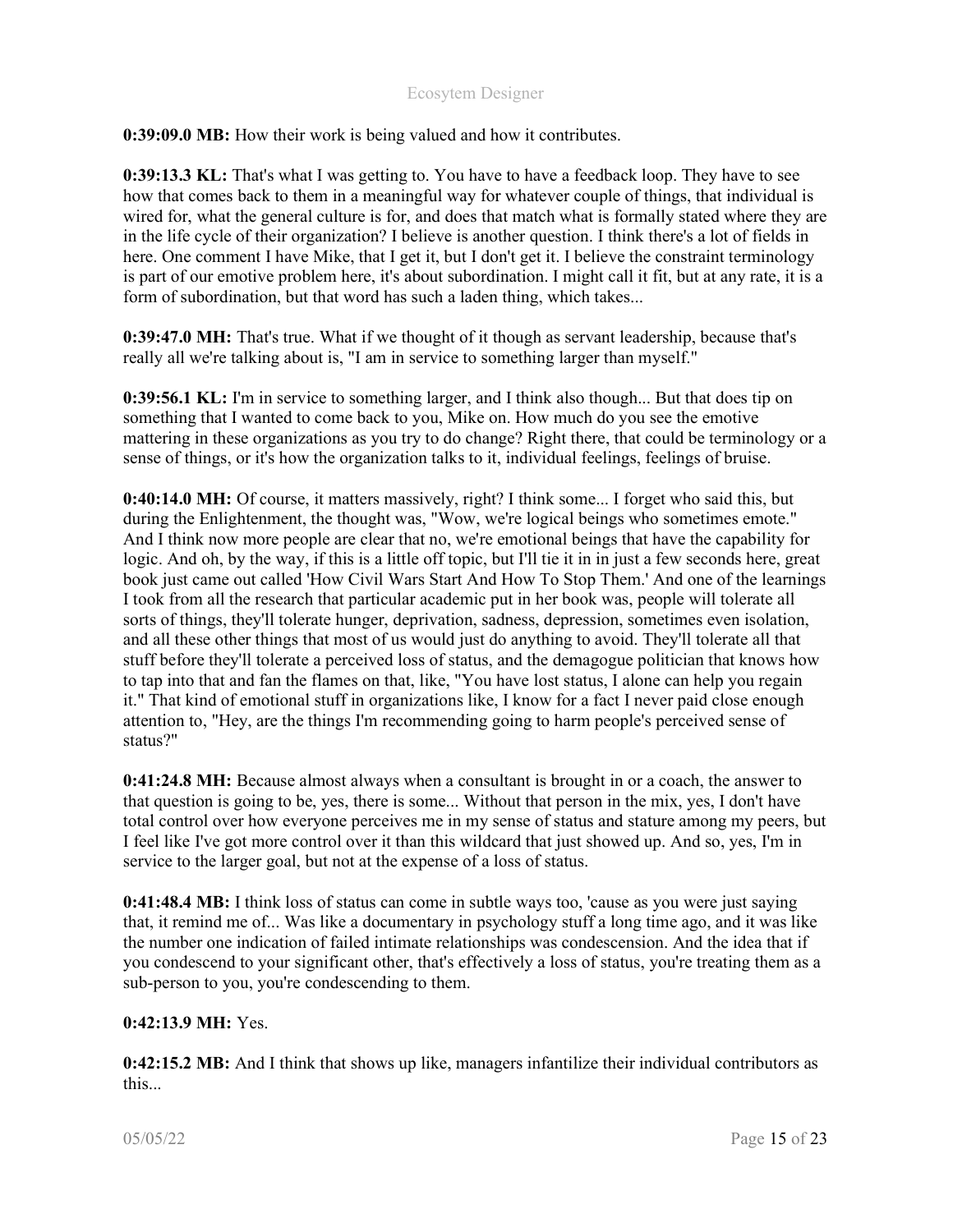# 0:42:18.9 MH: Oh, yeah.

0:42:20.4 MB: Empirical parental, I'm the manager, so I'm the dad or mom, and you cute little devs and designers, you don't quite get it.

0:42:28.1 KL: Well, hold on before you go there. I want you to share that story, but I wanna make... I wanna put a pin right there, a big blue ribbon for our PMs listening into that. That is, I would say, a cultural problem with project management as we often end up talking about it, particularly when it's just us chickens in a chapter meeting and all talking. It's the idea that somehow we're the mommies or the daddies, and I don't think we're bad people for getting there, but it's part of learning a discipline and probably indicative of a discipline that has concerns about its own identity, just saying. But I believe that is a trap for us and something to be careful of, you are enabling SMEs to be effective, you are not the one directing people, and that becomes a problem that I think we see. One of the things that I mentioned that I have felt, I call it the Hamlet question, to be or not to be?

0:43:14.0 KL: I call it everyone... Different psychological studies show different things. People want to be valued. You just gave me a nice thing by term on it, it is a status problem, and also as you said the psychological people want to be valued, we know that. They also want to be viewed as competent, "Take me for how I can be". And we know that they want to belong, and I believe... I just wrote down my note. I think those three all equal status in an organization, to the extent that I believe that those are the three to be questions, be valued, be competent and belong. Losing any of that, would be a component of status. I'm now bundling those as status for a second. If you make people not feel valued, not feel competent, that's a condescension. Or not part of my group, you got a problem.

0:44:00.8 MH: I'll tell a different story now that you just triggered with this whole notion of belonging. I had a client years ago, there's a large state university, where the graduation rate among first generation college students was quite poor, even worse than the national average, which is also quite poor. And they said they're like, "We need to do something about it 'cause whenever a student drops out, we just lost two years of public investment, so even though it's not 100% funded by taxpayers, there's a good chunk of money that is. So let's get good ROI on it." And at the end of the day, yeah, we tried all sorts of things and experimented with flow concepts and all sorts of other things. At the end of the day, the thing that drove the biggest improvement was the ability to intervene early in a student's experience, sometimes even before they show up on campus, this is pre-COVID. And make sure that they felt like they had achieved that sense of belonging. If they didn't quite feel that sense of belonging, and sometimes it was silly things like learning the fight song.

0:44:58.2 MH: [chuckle] Give them free football tickets. I might not like football, but if it helps me feel like I belong and there's no cost impediment, and maybe tailgates are kind of fun, maybe that's an on-ramp to belonging, and especially if I'm a first gen college student, I'm often socioeconomically separate from all these other privileged kids, whether it's from the urban rural divide or the racial divide or any other divide you might point to. All of that was pretty easy to overcome, surprisingly to me anyway, if they just did a few things early on to enhance the sense of belonging so it kind of reinforces your point, Kendall.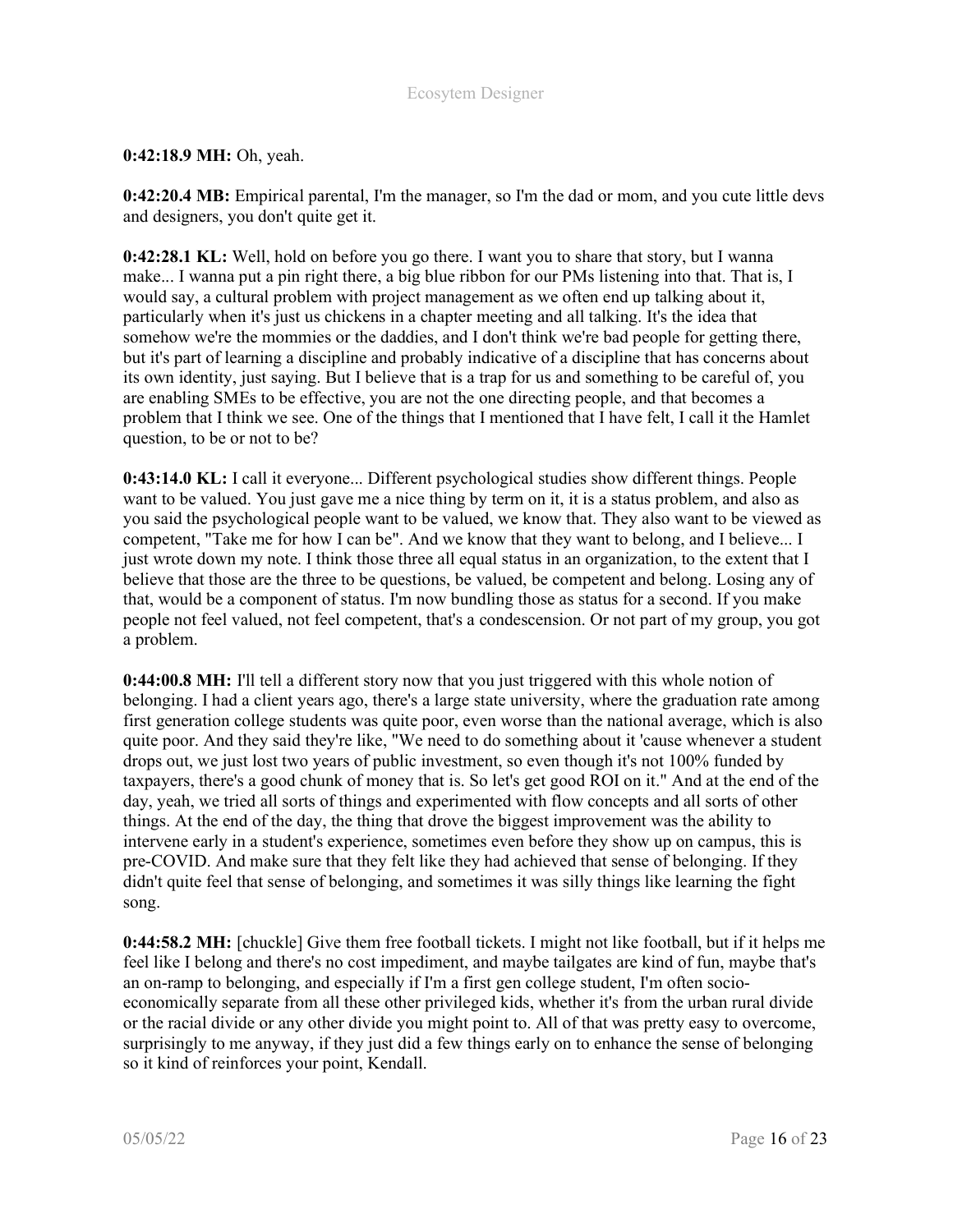0:45:33.9 KL: Well, I wanna highlight something there too, we had a podcast on product management, I invite people to listen to with Tom Klaff, the guy at \$400 toaster. I asked him in an earlier podcast two years ago, you can hear what he thinks about project managers, which he subordinates to product managers, by the way, but there was something very interesting, he said, I said, "How do you maintain that focus?" And he said, "Ceremony." It's about having ceremonies. Now, he didn't mean big graduations ceremonies, he meant common behaviors among groups, and that goes to what you're saying there, I believe that can reinforce what's valued and what's viewed as rewards for competence, but it's also how people feel they belong. I'm gonna go with the three still there around status, but it's a role of ceremony, so I wanna bring that back to a PM. To me, that's one of the advantages in my observation, and I don't know a lot... I genuinely don't know a lot about Agile, just what I've seen, but I suspect that all these stand-ups for all of their really important technological input, and I believe the very fact that at 8:15 in the morning, there's a set of rules and everyone follows them, in and of itself is what people are designing for. I believe the very concept of repeated ceremony matters here. They could probably talk about coffee and bagels for 15 minutes and there would be some value in that of knowing that that shows up.

0:46:49.8 KL: I believe the ability to sing the same fight song matters or whatever matters in that organization in its life cycle. Matt, you're pondering, you're staring. What do you think?

0:47:00.4 MB: I think it's signaling. When you participate in a ritual, when you know the secret handshake, when you know the fancy dance, you're signaling to others that you are part of this community, 'cause you know the community's thing. You're wearing the college sweatshirt, you know the fight song, whatever those things are. And I think early on, attending that morning standup was signaling that you're part of the cool tribe now, you're doing this thing, it's a little bit different. So I think that's important. Unfortunately, what I see now is sometimes when ritual is just enforced and then done for the sake of ritual, it has the opposite effect.

0:47:34.1 KL: Well, actually, again, in life cycle there, one of the versions that I've worked with says, "There's a world where you hit Byzantium where it becomes all ceremony and nothing underneath it, and that's usually a death knell. Because what's getting rewarded is the ability to perform the ceremony. The ability to prove that you have three meetings at the same time on your calendar shows that you're important because you're the person that has to be in all the meetings. Sadly, this may have nothing to do about producing the product or service, or... [laughter]

0:48:00.9 MH: Yeah, and that ties to the other story, and this is one of humility, goofed kind of badly and learned the hard way. I was definitely one of those, I don't know, paternalistic project managers for probably the first 10 years of my career, but I thought I was a servant leader too, and I didn't realize that they're kind of mutually exclusive. Yeah, and I tried to be friendly and I genuinely cared, and empathized with my team and their problems and tried to accommodate them when they had life crises and all that sort of stuff. But I remember at one point, after we had a big success and we were celebrating with a pizza party or something, one of my key guys who really became a friend and our family's got together and all that stuff, came to me really kind of nervously and very hesitantly and said, "Mike, I have some feedback to give you that's kind of hard to give." And I was like, "Well, what is it?" He's like, "You're too bossy." I was like, "What do you mean? I give you guys all sorts of freedom and flexibility and blady blady blah.

0:48:54.3 MH: He's like, "Shut up. You're not listening. Even things like holding the pizza party for us, you had the funding to go make it happen, and that was a reinforcement of your sense of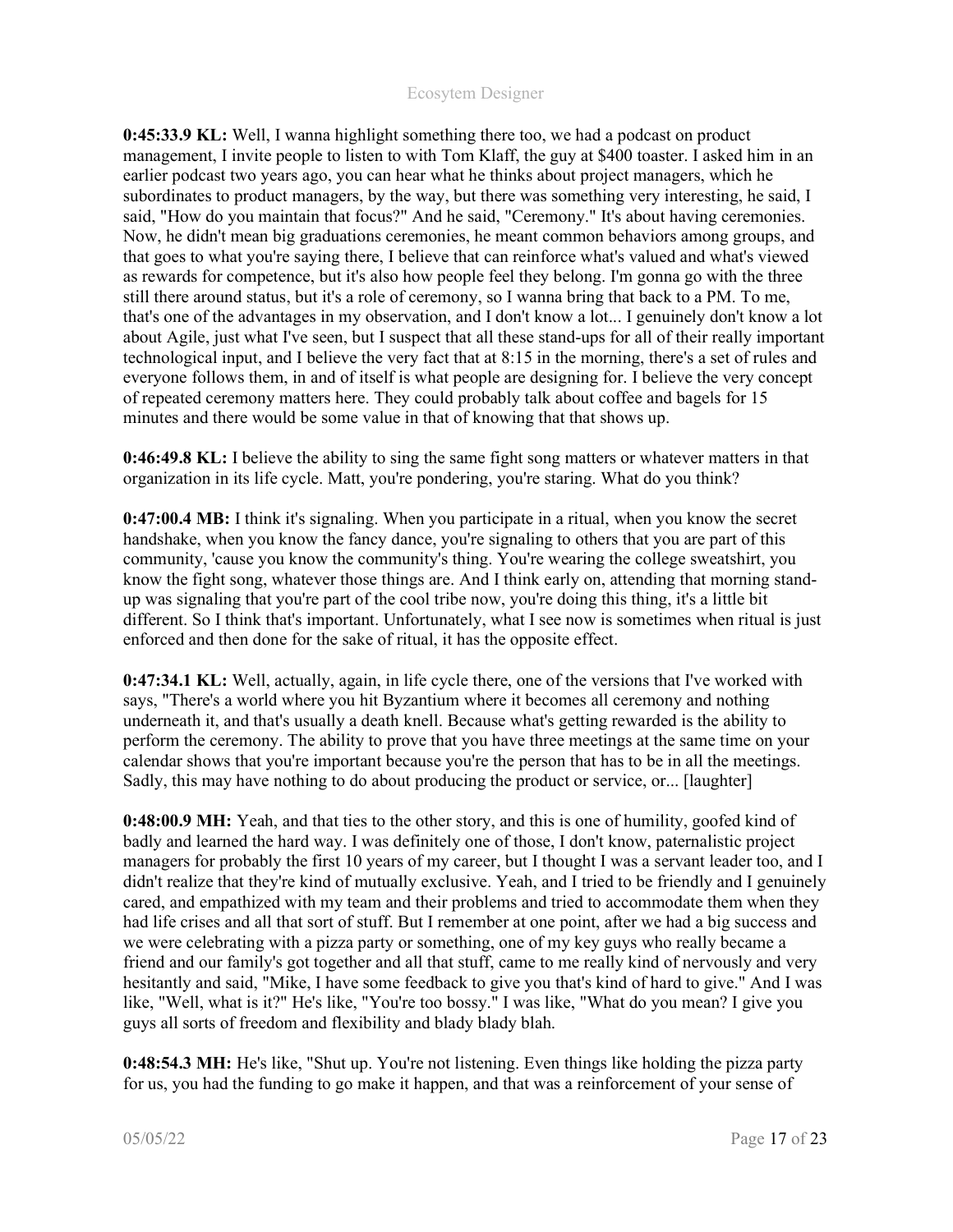status as leader, and you chose the pizza, you didn't ask us. And so what if you just said, 'Hey, I've allocated money from the company, it's only a couple hundred bucks or whatever pizza party costs. But guys, go figure something out to celebrate as a team, and in fact, please don't invite me." That guy said that would have been 10 times more powerful than what you typically do, which frankly, it seems self-serving, and I was like, "Oh. I think he's right. Oh no." [laughter]

0:49:38.2 KL: That's part of the parental, "You're gonna enjoy this trip, damn it."

0:49:42.4 MH: How dare you complain about the party I just throwed you? [chuckle]

**0:49:45.1 KL:** Those things are [0:49:45.9] because I think for every story about, why didn't you just give us the freedom to structure our own pizza party, there'd be a story for, "Man, that's just one more thing you asked us to do, even if the plan our own pizza party." There's gonna be that guy too.

0:50:00.8 MH: [laughter] But even there, you can say...

0:50:00.9 KL: It has to do with the emotion that you're in, though. I think it's about what allows you to be more effective is where I was thinking.

0:50:06.5 MH: That, and even just, why not ask? Different teams inside the same culture might have a different preference there, and you say, "Whatever I could do to make that easier so that you can have the celebration you deserve, just let me know."

0:50:17.9 MB: And I think this comes back... For me, at least, some of these things feel like they're coming back full circle, because if what you have in any particular organization design, which then to me, culture is an outcome, it's hard to change culture, by just saying, "I'm gonna change culture, be a mindset code." You have to change process and structure and design, and then that creates new rituals, which creates new stories, which emanates a new culture, and then it becomes a self reinforcing thing. But that's why I think looking at things like... Well, so one of my favorite things to talk to people about, which they almost never do, is a lot of places have... They conflate the management of people with the management of work, whether their project, their product or whatever, and that's fine. That can be okay. It's very normal, and a lot of places achieve success.

0:51:02.1 MB: But sometimes when people wanna start making changes they're hesitant to start unstitching those things. What if we created a people manager job that was like employee advocate or a permanent coach that was truly coaching people and that was separate from a project manager, product manager, 'cause we also don't wanna go down the path of matrix organizations. And that's unfortunately sometimes when people do the chapter model, you'll get your engineering managers, your design managers, your test managers, and then they all have their own little engineering design and test pet projects, but their people will also be assigned to teams with delivery objectives. You think about that's teasing those rules apart and thinking about workflow still is a structural way, that's something that's very easy to control, a structure or a process, those are easier things to change that will then have like oblique or ancillary or ripple effects that will start influencing other aspects of the culture that way.

0:51:56.9 MB: It gets more interesting, if you wanna double down on that structure and say, "Hey, we're gonna tease this apart for a couple of years, and anybody who's gonna become a delivery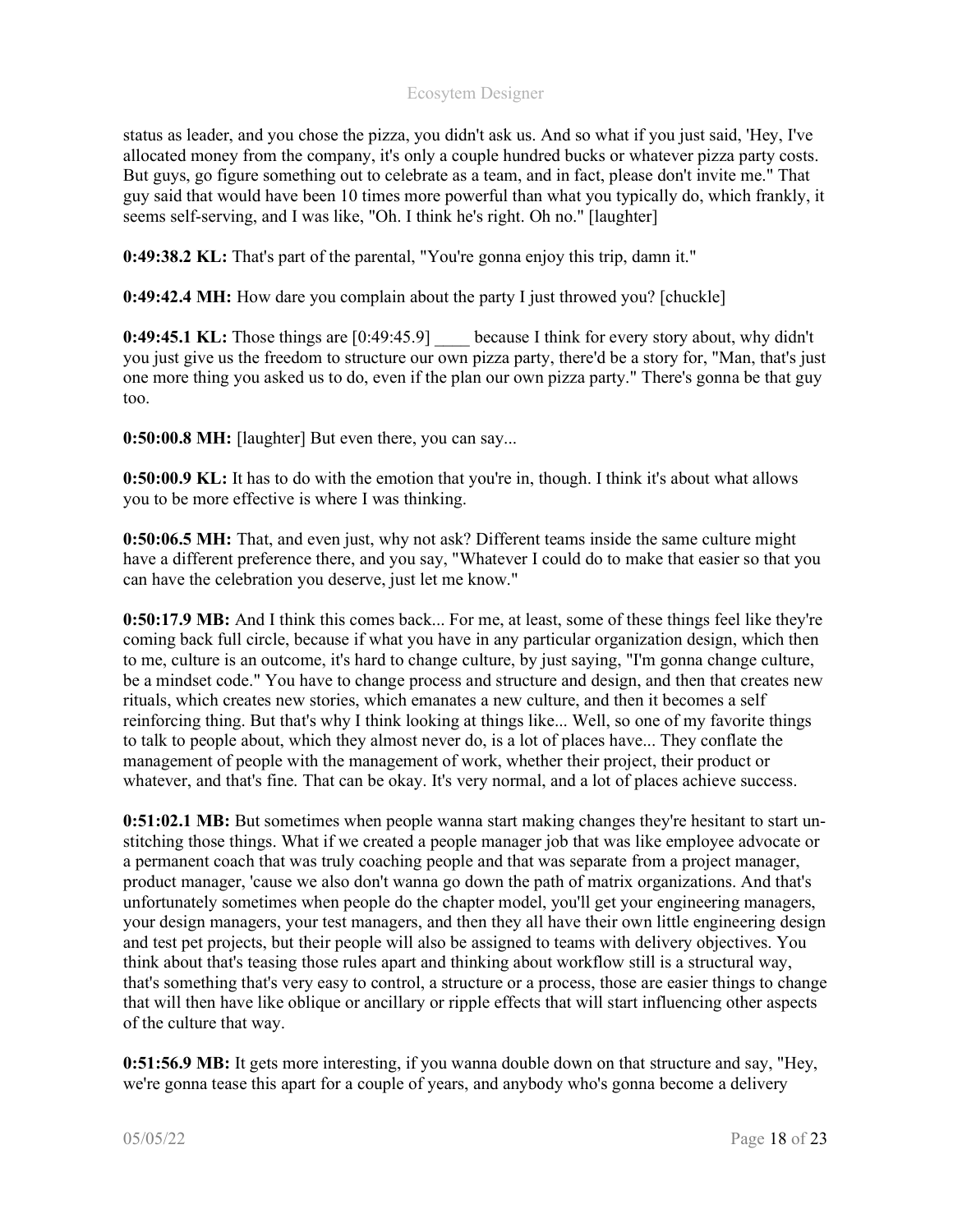manager, if you're gonna move from individual contributor subject matter expert, and you wanna become a delivery manager, you have to go be a people manager first, you need to go be a people coach first." There's pros and cons to that too, but that's an example of a structural way that we might start compensating for some of our invisible rewards mechanisms that are promoting some of the friction that we don't wanna have in our system of delivery.

0:52:31.7 KL: It's about organizational friction, not just flow friction. That's where I start feeling interested. It's kind of a variant lens on the flow question to me, is the friction around how people interact? You just opened a door for me to think about that you had mentioned earlier in a conversation, Matt. Talk to me if you can, in the few minutes we have less here, just a couple. Work co-ops, the communist insurgency inside my capitalist organization. Okay, perhaps it's not that. But it feels like that. Talk to me about work co-ops. What do you think about that?

0:53:01.6 MB: Well, I think power winds up becoming a thing that winds up being a limiting factor in a lot of organization designs. One of my favorite things to point out, which is obvious as soon as you say it is change tends to stop at a power locus where somebody feels they don't have to be a part of the change. I don't care if that's a team member or they have to be a powerful team member or a manager or a CEO, wherever the person or the group is that say, "Oh yeah, help us change our people, we don't need to change," that's where the change is ultimately gonna stop, whatever that changes.

0:53:33.3 KL: So it's not about the resistance, it's about the non-connected?

0:53:37.3 MB: I think it's a little bit of both. And why I'm kind of exploring worker co-ops more is because it helps balance and distribute that power more, I feel like... I'm reading this cool book right now called Owning Our Future: The Emerging Ownership Revolution by Marjorie Kelly, and it calls... It's the journeys to a generative economy and I like it. She talks about a lot of things. She's certainly not an anti- capitalist, she definitely talks about wanting to produce value into the world and make sure that we're generating profit and revenue, all those good things, but the idea that maybe things have over-rotated in a certain way, such that power keeps getting siphoned almost unidirectionally, and we never have a way of redistributing. And then how do we fix that? Ultimately, you think if workers have a voice, if workers have a way to vote, if workers have representation more or less at the table, it's not just about profit sharing and things like that, I think it's about feelings of ownership, sense of connection and we we're talking about with the feeling of, we're all in this together, but in a way that has some organizational teeth to it.

0:54:40.8 KL: I assumed you were linking that actually to get in underneath the conversation argument about the management of work. This is the idea that maybe some of the people who do the work should be involved with the management of work, when you were talking about managing work versus managing people. I assume that that's where that was actually going to connect it to.

0:54:57.0 MB: It's more about thinking about the work. SIMCom is probably a fairly popular organization. There's hundreds of companies in the US alone that are structured this way, thousands globally I've found out that are structured as worker co-ops. It's just interesting because it's more about worker representation and more about how to have a more distributed power balance throughout an organization structure, because I think, ultimately, ownership in our current model, ownership is the ultimate power in business, and that's gonna be ultimately where the final decision lies for any type of change. You're either able to accommodate a change because either the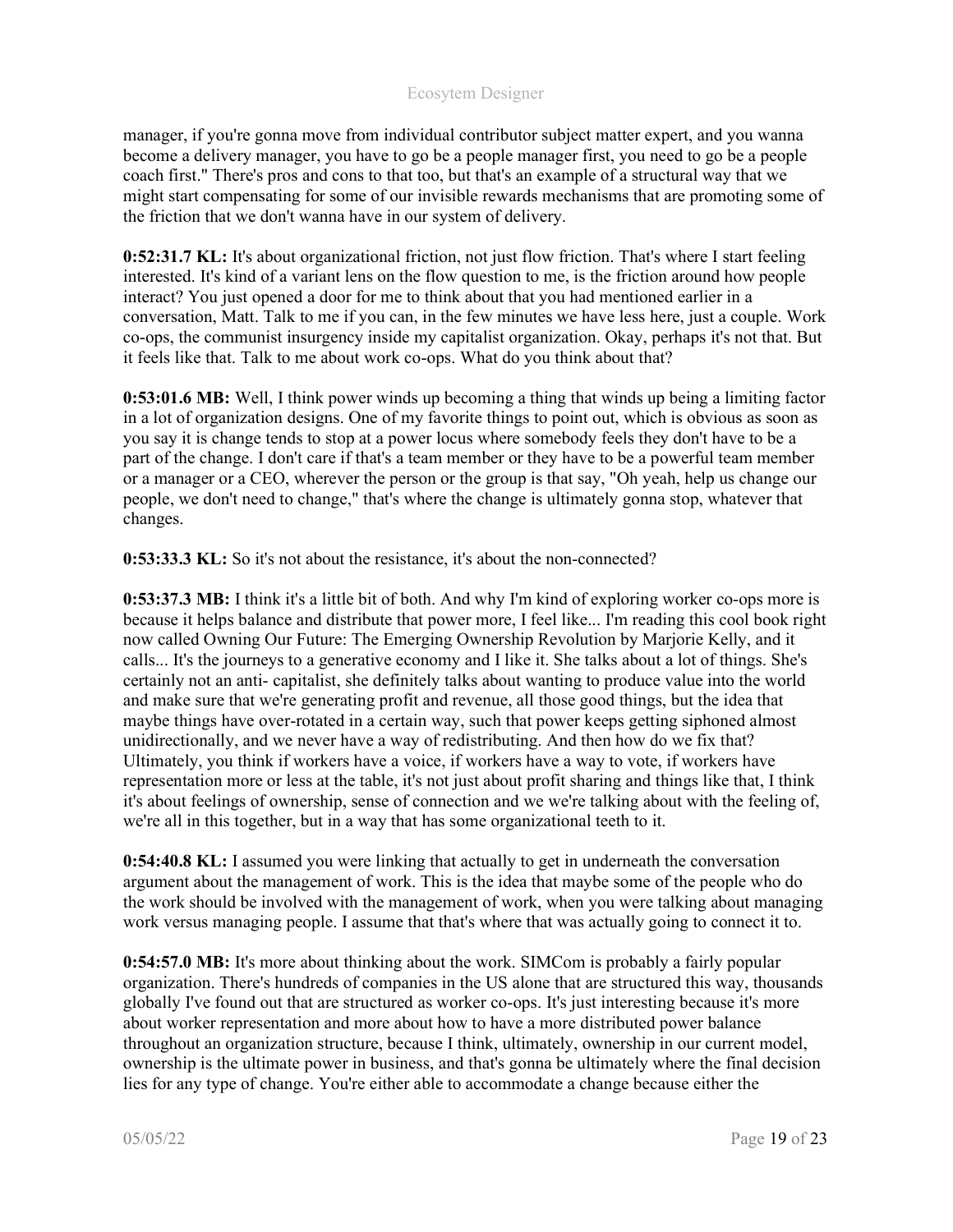ownership structure is unaware of it or they're in alignment with it, if ownership... Have you ever been to the... I don't know, these places that are like, "Well, the new vice president of technology says we're not allowed to do pair programming," doesn't that person have a better job to be doing than worrying about how people are touching their keyboards, be doing, but that...

0:55:52.2 MH: What I hear from both you guys is just kind of a fundamental premise of trust your people, those closest to the work can figure out how to get the work done, manage the people, not the work. Micromanage the process, don't micro-manage the people, all that... All those dos and don'ts all kind of converge here.

0:56:11.7 MB: And give people a stake in the game.

0:56:13.7 KL: And so in summary Matt, what would be a recommendation you would talk to project managers who are sitting probably in something that looks matrix, probably working with people who are supposed to be doing the work. What would you tell them to help get to give people a stake in the game?

0:56:29.9 MB: That's an interesting challenge. I think being realistic about their time commitments, because oftentimes people are being project managed, maybe depending how much influence you have over their resource manager, their professional managers though, being realistic about the constraints on their time and therefore the delivery of your project. And then, I think under helping them get a connection to the outcomes of the project that that's possible. Helping them go to a customer site, helping them go to a construction site, helping them understand how whatever they're doing in the world is going to be generative.

0:57:03.7 KL: Mike, what'd you hear today that you liked? Take aways.

0:57:06.0 MH: Well, I just kind of let Matt's last sentence there sink in, I think it's fantastic to make it generative because again, that's not something that a boss can just wave a magic wand and make happen. But they do need to give the space so that it can happen for the individual. Bottom line, my whole take away in all this, we're seeing a really exciting recognition with mass example of hundreds of companies in the US and thousands around the world, start to play with more effective models of genuine self-governance, self-direction, self-management, self-organization. Sounds like this worker co-op idea is one example of that, that I'm intrigued to learn more about. A guy, a great thinker named Jurgen Appelo, a Dutch guy has a model called unFIX, I'm starting to get a bit familiar with. For a couple of years now, I've been a practitioner of XSCALE models, which is basically like a rotational leadership model by the people doing the work, and even a system of agreements or working agreements between teams or across product lines that all still have to support the organizational goals.

0:58:08.2 MH: And it's fascinating to me that... I always kinda learned that well, when you get a group of 8-10 people, you gotta stick a box on top of them or else things get out of control. And like every management org chart you ever see, it kind of follow some sort of rule of thumb similar to that.

0:58:23.1 KL: The yardstick is span of control, as if that's a meaningful yard stick. [chuckle]

0:58:27.9 MH: And the notion that if we actually do provide clear organizational goals that we can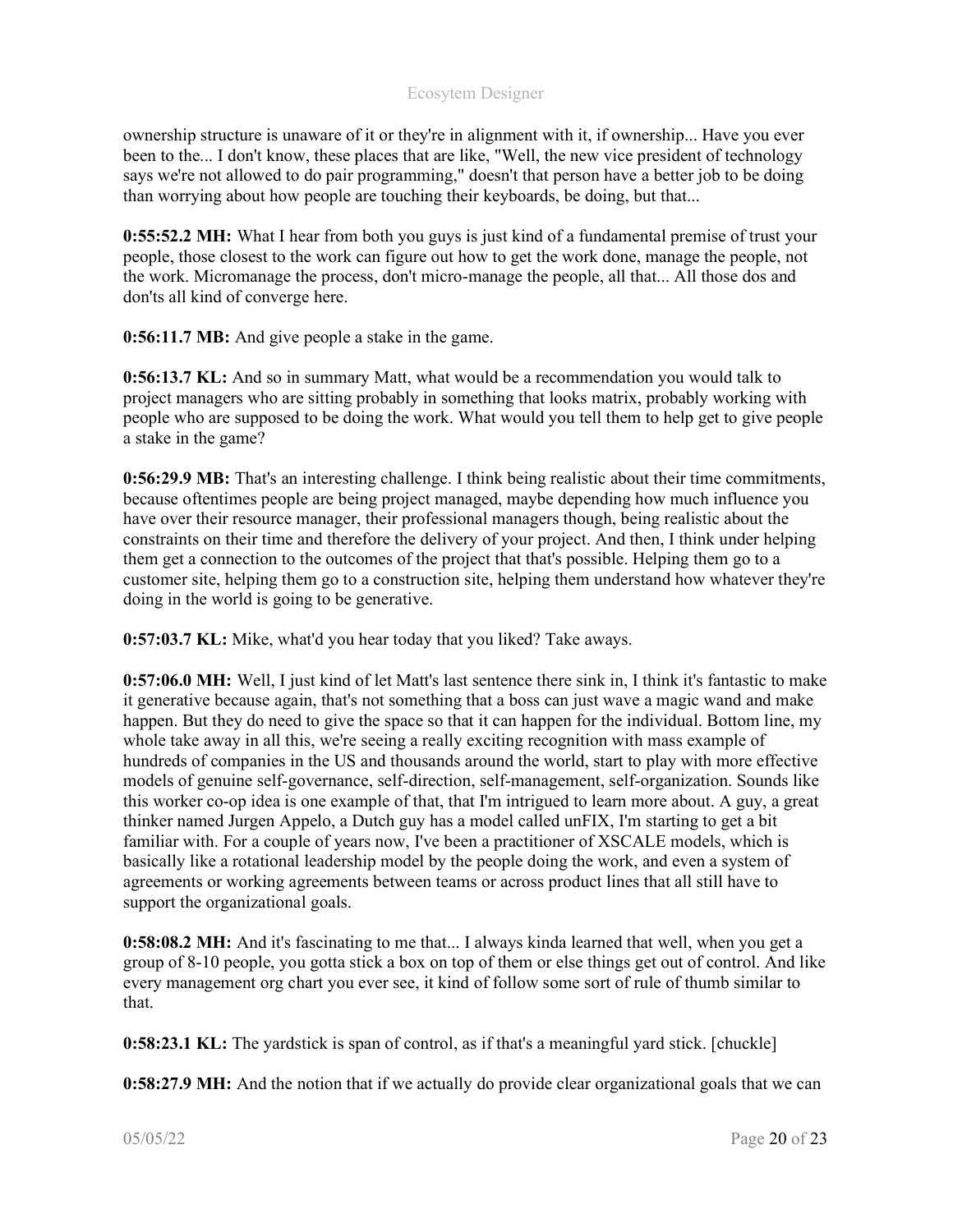all be subservient to, if I can use terms that might trigger some people, I don't know.

#### [chuckle]

0:58:37.7 MH: Well, let's say in service to and trust them and give them at least some model to self-organize, some expectation that because you're closer to the work, we need you to grow as a leader of that work and a governor of that work and a team member that is in service to a broader goal for the whole organization. Learn how to pass the puck, I'm really excited, that is starting to take root and might actually become something that can be expected, even of large, traditionally bureaucratic organizations.

0:59:06.9 KL: I'm gonna go with a new one for me. And you heard it here, copyright span of effectiveness. That's actually what I care about, span of effectiveness. How are we organizing work around that and how does power work in there? I enjoyed our conversation today, Matt. Two again, my background originally in undergrad and grad was around political science, which is the study of power as far as I'm concerned, economic study of scarcity and political science, which is study of power. Everybody on the podcast can disagree with me about that, every listener, but it's about power, and that's what shapes or is an outcome of things, and that's what flows around our organizations and is so important to have, but how should we use that in achieving outcomes? I'm interested in having some other guests on here to keep playing with some of these ideas 'cause I think there's a lot going on in there. Thank you for your time today. Where can people get a hold of you to learn about vegetables, potatoes or product management change?

0:59:57.0 MB: I'm on Twitter a lot, LinkedIn is easy enough to do, and then I've got my Calendly link is available both, so if you wanna set up time out to chat, that's easy to do.

1:00:07.4 KL: Spell out your name for us, how it appears on LinkedIn.

1:00:10.0 MB: Yeah, it's... I think it's just...

1:00:11.1 KL: B-A-R-C-U-M-B?

1:00:12.3 MB: Account is B-A-R-C-U-M-B.

1:00:15.3 MH: Excellent, thanks a lot.

1:00:15.4 MB: And it's @mattbarcum on Twitter. Yep.

1:00:17.3 KL: And on Twitter. And then Mike, thank you also, of course, for showing up today and helping to drive the conversation. And everyone knows they can find Mike on LinkedIn, and he's always prepared to come and help you consult and drive flow. PMs with or without dirt under your nails, those of you who have listened to the whole episode can go to ccrs.pmi.org/claim and scroll to the fourth banner on the left column, online or digital media. And manually enter provider code number 4634 and select Empowered Strategies and manually enter the name of the episode, today's episode PMPOV0098, ecosystem design and select leadership in the talent triangle. Co-host me can Kendall Lott, calling you PM leaders to design the space, keep it in scope and get it done.

1:01:09.2 Announcer: This has been a Final Milestone Production sponsored by Empowered